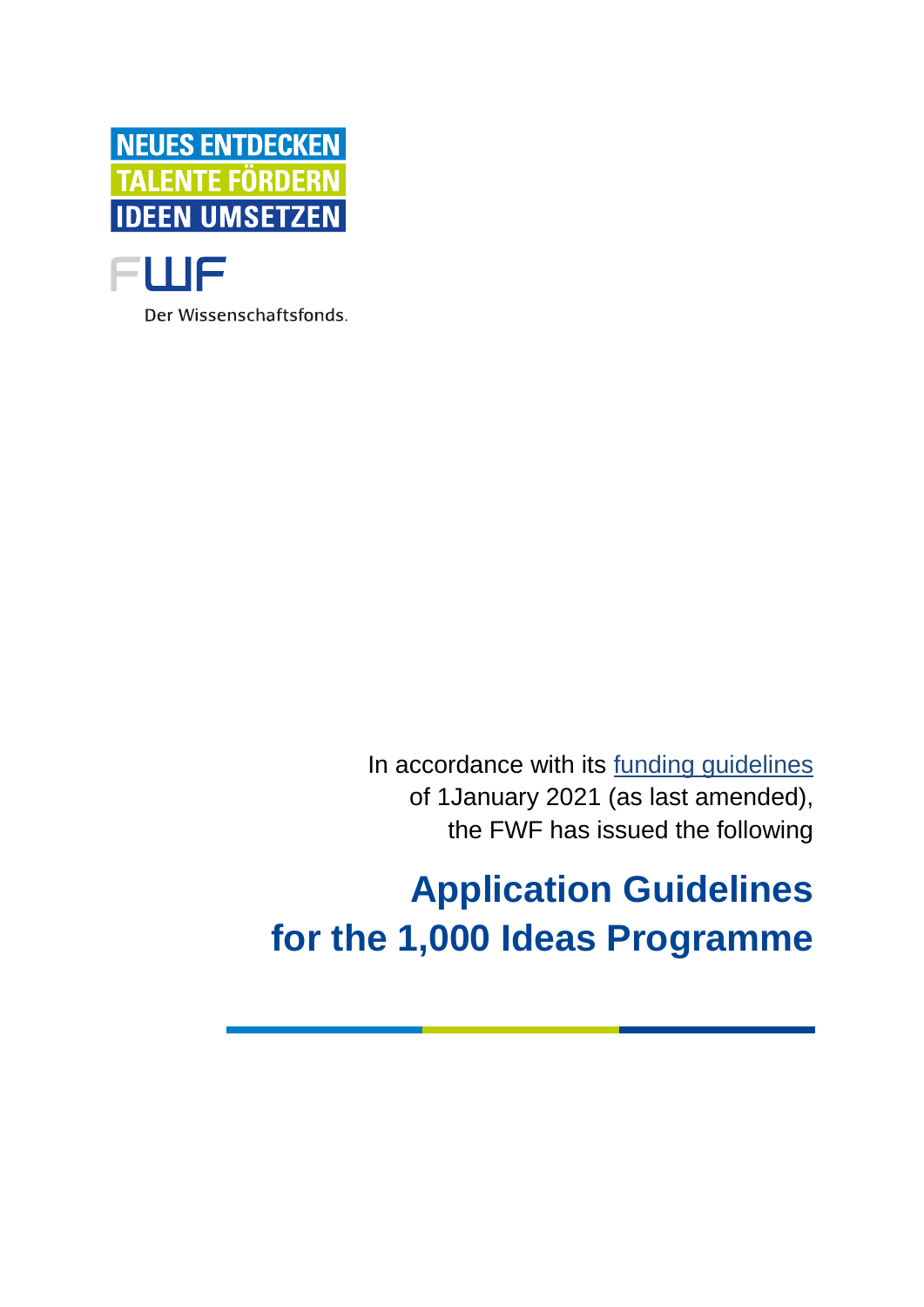

# **Table of contents**

| 1.1.<br>1.2.<br>1.3.<br>1.4.<br>1.5.<br>1.5.1.<br>1.5.2.<br>1.5.3.<br>2.<br>2.1.1.<br>2.1.2.<br>2.1.3.<br>2.2.1.<br>2.2.2.<br>2.2.3.<br>2.3.1.<br>2.3.2.<br>2.3.3.<br>2.3.4.<br>2.3.5.<br>2.4.1.<br>Attachment 2: CV and description of previous research achievements  12<br>2.4.2.<br>2.5.1.<br>2.5.2.<br>2.5.3.<br>2.5.4.<br>2.5.5<br>Travel costs<br>Costs as part of national and international cooperation arrangements16<br>2.5.6.<br>2.5.7.<br>2.5.8.<br>2.6.<br>2.7.<br>2.8.<br>З.<br>Compliance with legal requirements and standards of research integrity20 | 1 <sub>1</sub> |                                                                           |  |  |  |  |
|-------------------------------------------------------------------------------------------------------------------------------------------------------------------------------------------------------------------------------------------------------------------------------------------------------------------------------------------------------------------------------------------------------------------------------------------------------------------------------------------------------------------------------------------------------------------------|----------------|---------------------------------------------------------------------------|--|--|--|--|
|                                                                                                                                                                                                                                                                                                                                                                                                                                                                                                                                                                         |                |                                                                           |  |  |  |  |
|                                                                                                                                                                                                                                                                                                                                                                                                                                                                                                                                                                         |                |                                                                           |  |  |  |  |
|                                                                                                                                                                                                                                                                                                                                                                                                                                                                                                                                                                         |                |                                                                           |  |  |  |  |
|                                                                                                                                                                                                                                                                                                                                                                                                                                                                                                                                                                         |                |                                                                           |  |  |  |  |
|                                                                                                                                                                                                                                                                                                                                                                                                                                                                                                                                                                         |                |                                                                           |  |  |  |  |
|                                                                                                                                                                                                                                                                                                                                                                                                                                                                                                                                                                         |                |                                                                           |  |  |  |  |
|                                                                                                                                                                                                                                                                                                                                                                                                                                                                                                                                                                         |                |                                                                           |  |  |  |  |
|                                                                                                                                                                                                                                                                                                                                                                                                                                                                                                                                                                         |                |                                                                           |  |  |  |  |
|                                                                                                                                                                                                                                                                                                                                                                                                                                                                                                                                                                         |                |                                                                           |  |  |  |  |
|                                                                                                                                                                                                                                                                                                                                                                                                                                                                                                                                                                         |                |                                                                           |  |  |  |  |
|                                                                                                                                                                                                                                                                                                                                                                                                                                                                                                                                                                         |                |                                                                           |  |  |  |  |
|                                                                                                                                                                                                                                                                                                                                                                                                                                                                                                                                                                         |                |                                                                           |  |  |  |  |
|                                                                                                                                                                                                                                                                                                                                                                                                                                                                                                                                                                         |                |                                                                           |  |  |  |  |
|                                                                                                                                                                                                                                                                                                                                                                                                                                                                                                                                                                         |                |                                                                           |  |  |  |  |
|                                                                                                                                                                                                                                                                                                                                                                                                                                                                                                                                                                         |                |                                                                           |  |  |  |  |
|                                                                                                                                                                                                                                                                                                                                                                                                                                                                                                                                                                         |                |                                                                           |  |  |  |  |
|                                                                                                                                                                                                                                                                                                                                                                                                                                                                                                                                                                         |                |                                                                           |  |  |  |  |
|                                                                                                                                                                                                                                                                                                                                                                                                                                                                                                                                                                         |                |                                                                           |  |  |  |  |
|                                                                                                                                                                                                                                                                                                                                                                                                                                                                                                                                                                         |                |                                                                           |  |  |  |  |
|                                                                                                                                                                                                                                                                                                                                                                                                                                                                                                                                                                         |                |                                                                           |  |  |  |  |
|                                                                                                                                                                                                                                                                                                                                                                                                                                                                                                                                                                         |                |                                                                           |  |  |  |  |
|                                                                                                                                                                                                                                                                                                                                                                                                                                                                                                                                                                         |                |                                                                           |  |  |  |  |
|                                                                                                                                                                                                                                                                                                                                                                                                                                                                                                                                                                         |                |                                                                           |  |  |  |  |
|                                                                                                                                                                                                                                                                                                                                                                                                                                                                                                                                                                         |                |                                                                           |  |  |  |  |
|                                                                                                                                                                                                                                                                                                                                                                                                                                                                                                                                                                         |                |                                                                           |  |  |  |  |
|                                                                                                                                                                                                                                                                                                                                                                                                                                                                                                                                                                         |                |                                                                           |  |  |  |  |
|                                                                                                                                                                                                                                                                                                                                                                                                                                                                                                                                                                         |                |                                                                           |  |  |  |  |
|                                                                                                                                                                                                                                                                                                                                                                                                                                                                                                                                                                         |                |                                                                           |  |  |  |  |
|                                                                                                                                                                                                                                                                                                                                                                                                                                                                                                                                                                         |                |                                                                           |  |  |  |  |
|                                                                                                                                                                                                                                                                                                                                                                                                                                                                                                                                                                         |                |                                                                           |  |  |  |  |
|                                                                                                                                                                                                                                                                                                                                                                                                                                                                                                                                                                         |                |                                                                           |  |  |  |  |
|                                                                                                                                                                                                                                                                                                                                                                                                                                                                                                                                                                         |                |                                                                           |  |  |  |  |
|                                                                                                                                                                                                                                                                                                                                                                                                                                                                                                                                                                         |                |                                                                           |  |  |  |  |
|                                                                                                                                                                                                                                                                                                                                                                                                                                                                                                                                                                         |                |                                                                           |  |  |  |  |
|                                                                                                                                                                                                                                                                                                                                                                                                                                                                                                                                                                         |                |                                                                           |  |  |  |  |
|                                                                                                                                                                                                                                                                                                                                                                                                                                                                                                                                                                         |                |                                                                           |  |  |  |  |
|                                                                                                                                                                                                                                                                                                                                                                                                                                                                                                                                                                         |                |                                                                           |  |  |  |  |
|                                                                                                                                                                                                                                                                                                                                                                                                                                                                                                                                                                         |                |                                                                           |  |  |  |  |
|                                                                                                                                                                                                                                                                                                                                                                                                                                                                                                                                                                         |                |                                                                           |  |  |  |  |
|                                                                                                                                                                                                                                                                                                                                                                                                                                                                                                                                                                         | 4.             |                                                                           |  |  |  |  |
| 5.                                                                                                                                                                                                                                                                                                                                                                                                                                                                                                                                                                      |                |                                                                           |  |  |  |  |
|                                                                                                                                                                                                                                                                                                                                                                                                                                                                                                                                                                         |                |                                                                           |  |  |  |  |
|                                                                                                                                                                                                                                                                                                                                                                                                                                                                                                                                                                         |                |                                                                           |  |  |  |  |
| APPENDIX I: Template: Information on the research institution and finances22                                                                                                                                                                                                                                                                                                                                                                                                                                                                                            |                | APPENDIX II: Notes and questions jury members of the funding programme 23 |  |  |  |  |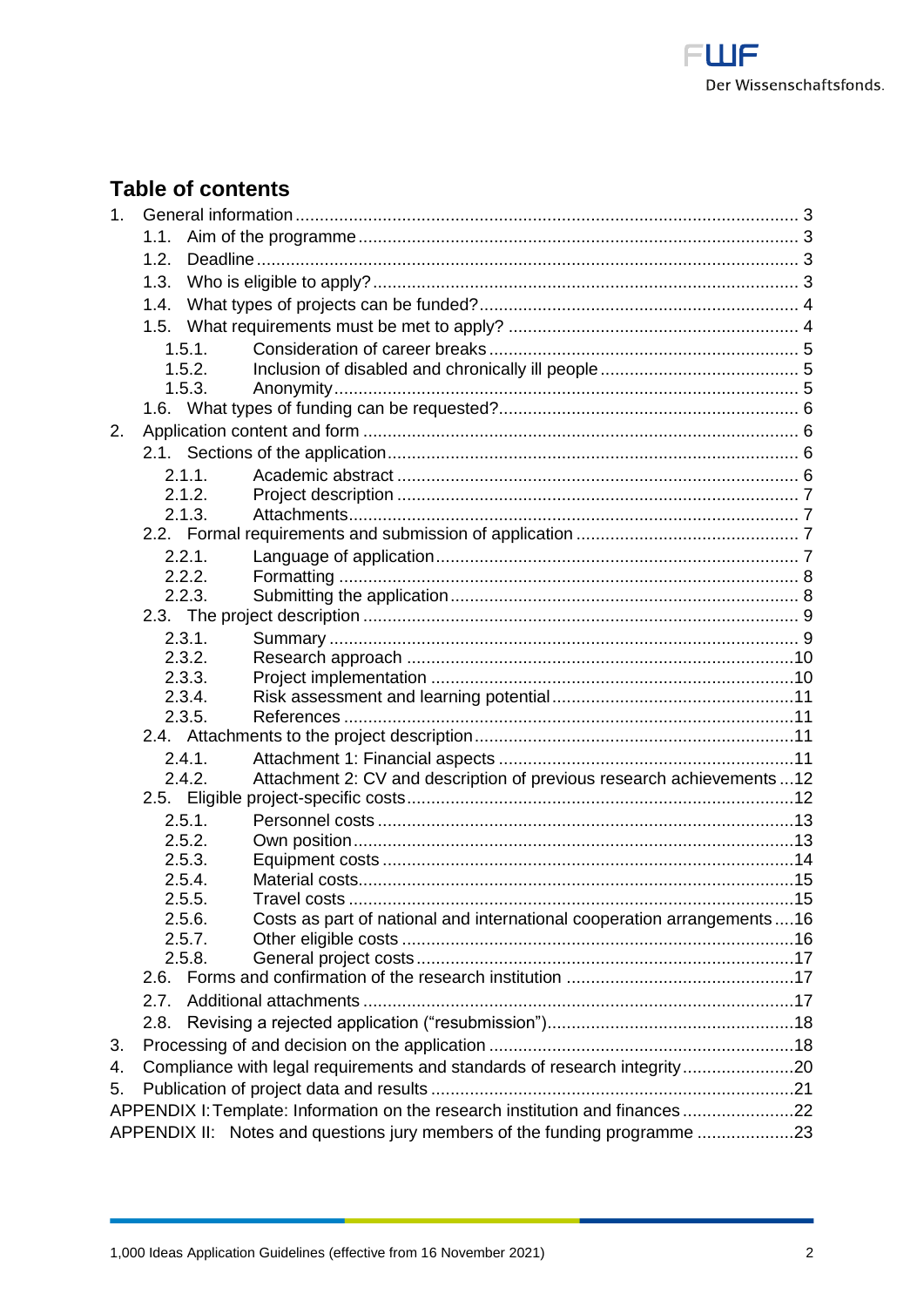

# <span id="page-2-0"></span>**1. General information**

## <span id="page-2-1"></span>**1.1. Aim of the programme**

It is often difficult for researchers to take the first step when it comes to new, particularly original, or daring research ideas that go beyond the common understanding of science and scholarship. This is where the 1,000 Ideas programme comes in. The project's chances of successful implementation are not as important as having the 'courage to fail,' which is an integral component of the programme. The key aim of the programme is to tackle novel, forward-looking themes with high relevance for science, research, and, ideally, society. They should exhibit the potential to transform existing research domains and/or fundamentally challenge established paradigms in science and research.

The 1,000 Ideas programme provides seed funding for radically new and original or daring research ideas which cannot be supported by the existing funding programmes, at least not at the present time. The exploratory phase is expected to provide initial evidence of the appropriateness of the idea and the underlying research hypothesis.

Through the use of a double-blind selection procedure, the FWF wishes to identify projects worthy of funding solely on the basis of the project idea and the description of a conclusive plan for its implementation. Other usual criteria like the researcher's publication record or reputation are not considered in assessing the proposals.

## <span id="page-2-2"></span>**1.2. Deadline**

Proposals must be approved and submitted by the research institution online via the electronic application portal *[elane.fwf.ac.at](https://elane.fwf.ac.at/)* by **13 January 2022 (2 p.m. Vienna local time)**. Proposals submitted after the deadline will be returned without review, regardless of the circumstances.

## <span id="page-2-3"></span>**1.3. Who is eligible to apply?**

All Austrian research institutions are eligible to apply. There is no limit to the number of proposals that can be submitted by a research institution. The project must be carried out in Austria or under the auspices of the Austrian research institution submitting the application at which the principal investigator works.

The principal investigator (PI) must be employed at least 50% time at the Austrian research institution submitting the proposal for the duration of the project. Funding of the 1,000 Ideas programme cannot be used to finance this portion of the PI's employment. This is to be confirmed by the research institution as part of approving the proposal. There is the possibility to request funding to cover employment up to 100% time as part of the project (see [2.5.2.](#page-12-1)).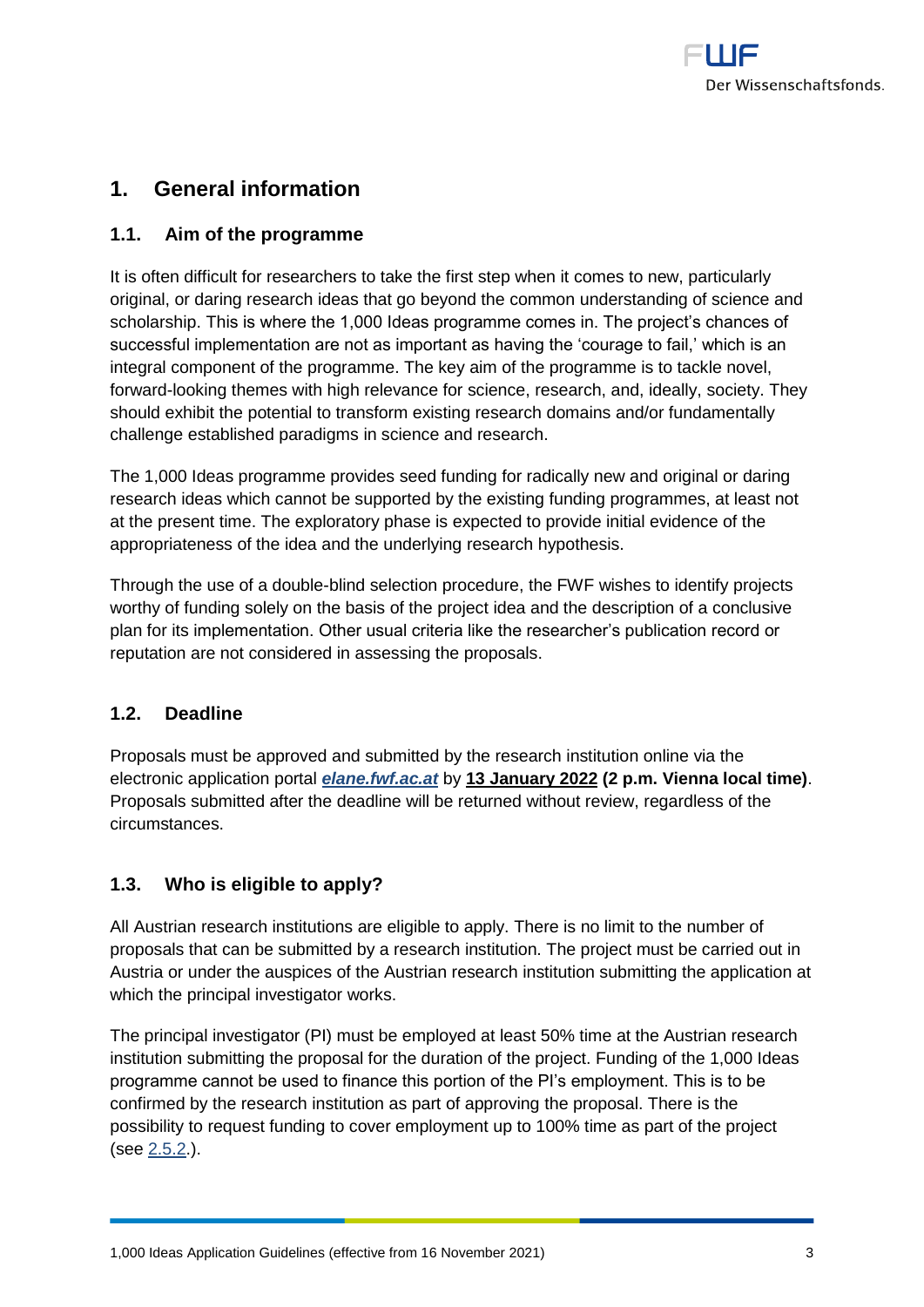

A researcher may only serve as the principal investigator in *one* project proposal. The FWF's limit on the number of funded projects in other programmes does not apply to proposals for the 1,000 Ideas programme.

## <span id="page-3-0"></span>**1.4. What types of projects can be funded?**

Funding can be requested for projects that investigate radically new and daring or original research ideas at an early stage. The project must be clearly defined and include a convincing description of the aims and methods. Additionally, the project must have high relevance for science or (arts-based) research and fall in the domain of basic research. These kinds of unconventional research ideas often involve interdisciplinary research approaches or are located at the boundaries of existing disciplines. Ideas incorporating one or the other of these aspects might very well have good chances of meeting the innovative objectives of the 1,000 Ideas programme. There are no restrictions regarding the research topics and academic disciplines. The exploratory phase is expected to provide initial evidence of the appropriateness of the concept, and the research project is limited in duration to a minimum of 6 and a maximum of 24 months.

<span id="page-3-1"></span>Double funding is prohibited (see [Funding guidelines\)](https://www.fwf.ac.at/fileadmin/files/Dokumente/Ueber_den_FWF/Publikationen/FWF-relevante_Publikationen/fwf_funding_guidelines.pdf).

## **1.5. What requirements must be met to apply?**

The principal investigator must show that he/she possesses the basic (arts-based) research qualifications needed to carry out the project by means of a publication record over the last 5 years that meets the criteria listed below.

The following criteria are essential for evaluating the publication record and initiating the review process:

- The principal investigator must have a **doctoral degree** (PhD / MD) at the time of application<sup>1</sup>
- **Quality assurance:** Most relevant in assessing the principal investigator's publication record are those publications that have undergone a quality assurance procedure in line with international standards (peer review or an equivalent procedure; in the natural and life sciences, peer review is expected). Journals must usually be listed in Web of Science, Scopus, or the Directory of Open Access Journals (DOAJ). In the case of journals that are not listed in these databases, or in the case of monographs, edited volumes, contributions to edited volumes, or other publication types, the principal investigator must provide a link to the publisher's website, describing the respective quality assurance procedure. If no description should be available, it is the principal investigator's responsibility to provide

<sup>1</sup> If other achievements can be considered as equivalent due to the specific nature of the subject or discipline, a request to this effect must be submitted to the FWF. In cases of doubt, the decision-making bodies of the FWF shall make the final decision.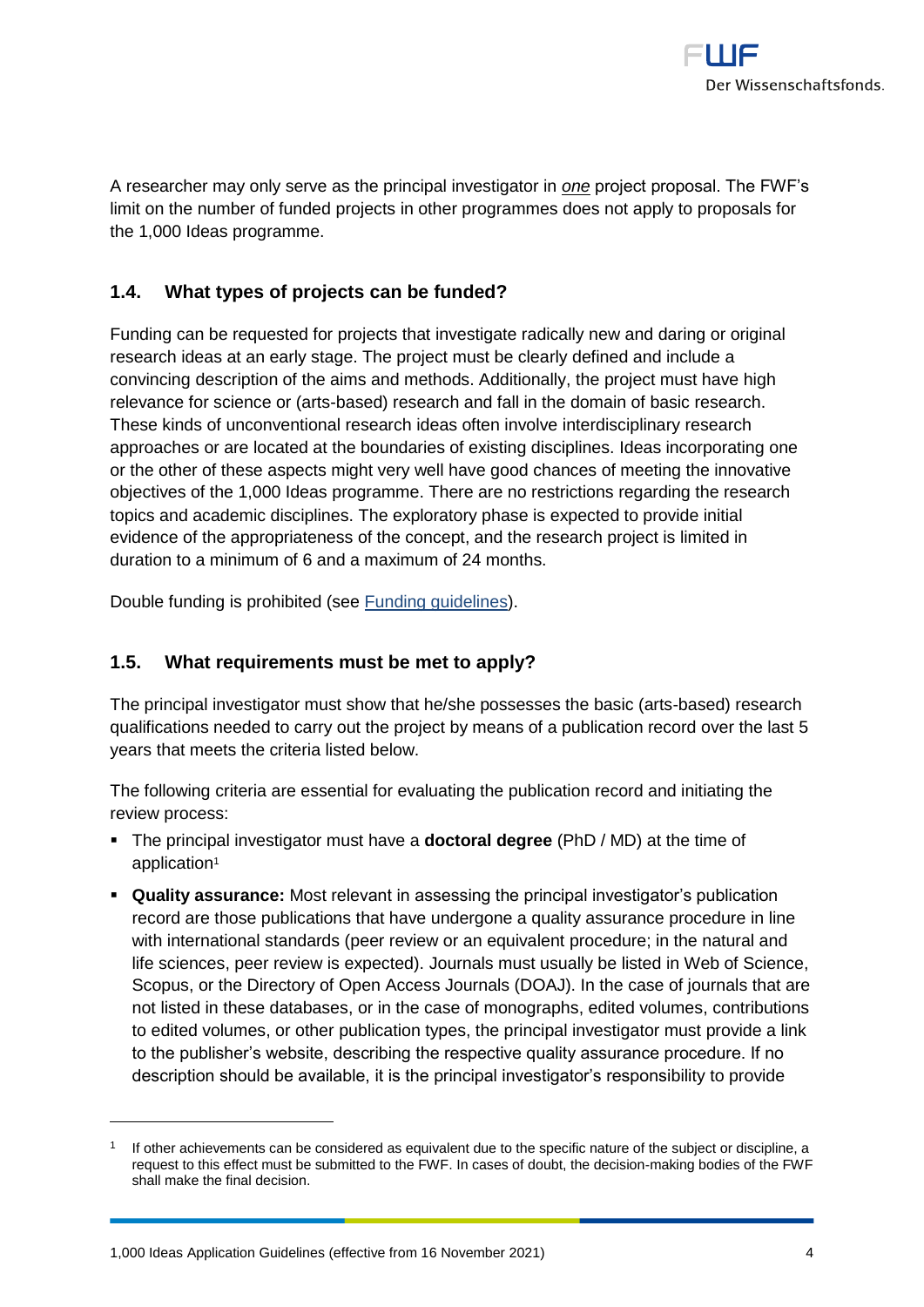

evidence that the publication has been subject to an appropriate quality assurance procedure.

- **International visibility:** Most of the principal investigator's publications must have a wider than national reach. In the natural sciences, life sciences, and social sciences, most of the publications listed must be in English.
- **Number/scope and quality** of the principal investigator's publications must be commensurate with the expected career progression and the field concerned. At least two publications must have undergone a quality assurance procedure and must be internationally visible with a substantial and independent contribution on the part of the principal investigator. At least one publication with first or last or corresponding authorship in the life sciences is required.

On the **programme specific data form**, under the item *Proof of academic qualifications*, *two* (and only two) publications or artistic works must be listed (where necessary, with a link to the publisher's website or other proof of a quality assurance procedure having been performed on the publication, see the above-mentioned information on this requirement) that clearly meet the above-mentioned criteria.

Should a principal investigator fail to meet one or more of the above criteria, the principal investigator must include an explanation with the application (statement on publication record). In cases of doubt, the decision-making bodies of the FWF shall decide whether the research qualifications are adequate.

If there is any uncertainty about the principal investigator's eligibility to apply, he/she must contact the FWF Office in good time prior to the submission deadline and have his/her eligibility checked.

## <span id="page-4-0"></span>**1.5.1. Consideration of career breaks**

The FWF will take justified career breaks (e.g., parental leave, caring for a family member, or long-term illness) into consideration in assessing the application requirements.

## <span id="page-4-1"></span>**1.5.2. Inclusion of disabled and chronically ill people**

The FWF will also take any exceptions to typical career paths due to disability and/or chronic illness into consideration in assessing the application requirements.

## <span id="page-4-2"></span>**1.5.3. Anonymity**

The project description and the overview revision, if applicable, are to be written anonymously, meaning that the identity and career stage of the principal investigator as well as all the other researchers involved in the project, including the cooperation partners, must not be identifiable from the project description (see [2.3.\)](#page-8-0). *No* research institution may be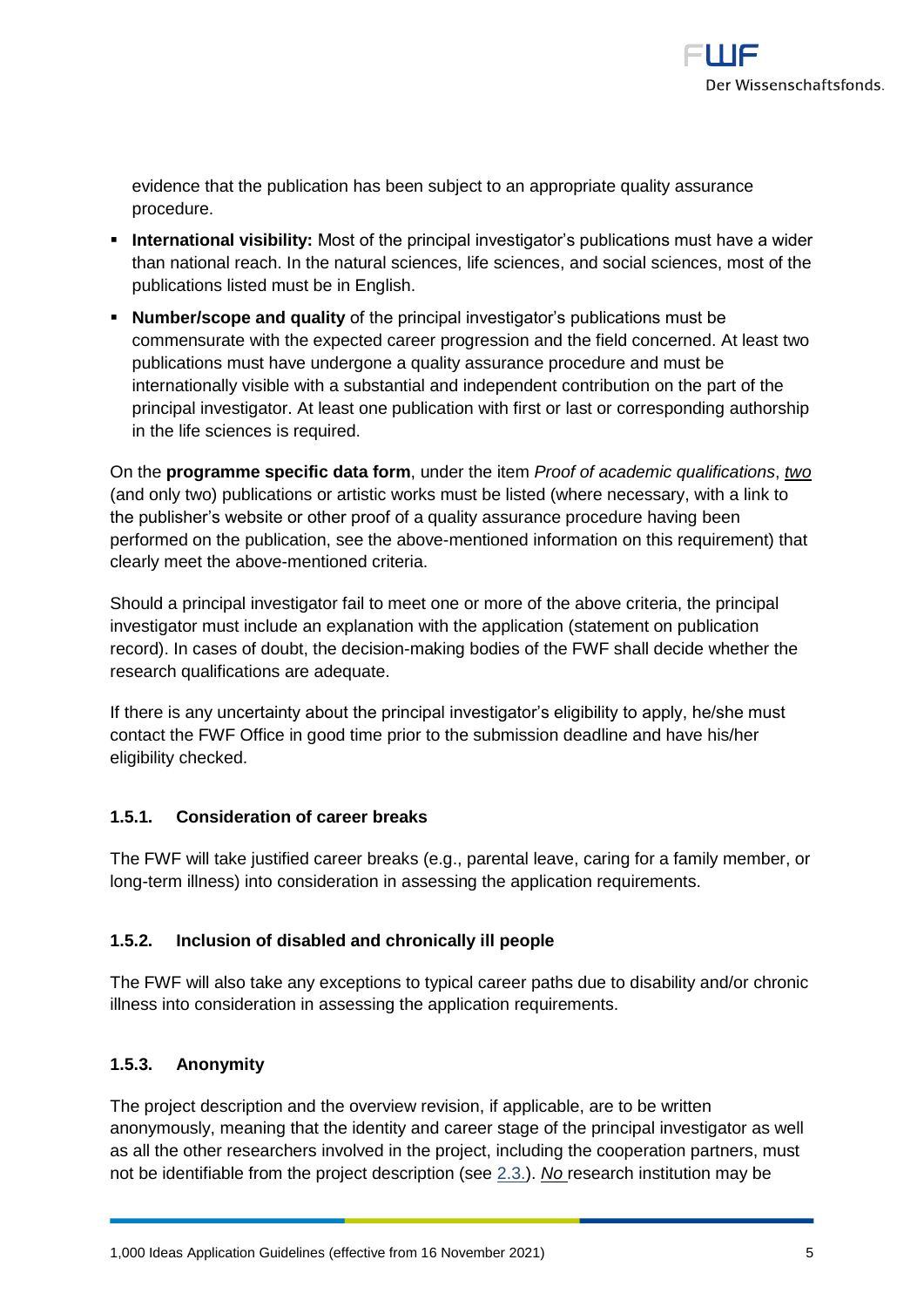

mentioned by name. Self-citation (i.e., reference to one's own publications) is only possible if no conclusions can be drawn about the identity of the principal investigator or the participating researchers. No more than 15 references may be used, of which no more than 20% may be self-citations. Applications that do not meet these requirements will be returned without review by the decision-making bodies of the FWF.

## <span id="page-5-0"></span>**1.6. What types of funding can be requested?**

Project-specific costs are eligible for funding. These include personnel and non-personnel costs that are necessary for carrying out the project (at least  $€50,000$  and no more than  $€150,000$ , with 5% general project costs already included, for a minimum duration of 6 months and a maximum of 24 months) and that go beyond the resources provided by the infrastructure of the research institution. The FWF does not finance the infrastructure or basic equipment of research institutions.

For information on requesting funding for the personnel costs of the principal investigator (= own position), see [2.5.2.](#page-12-1)

<span id="page-5-1"></span>Funding for the personnel costs of doctoral candidates cannot be requested.

## **2. Application content and form**

## <span id="page-5-2"></span>**2.1. Sections of the application**

<span id="page-5-3"></span>For an application to be complete, it must contain the following sections 2.1.1-2.1.3:

## **2.1.1. Academic abstract**

In English comprising no more than 700 characters (incl. spaces). The abstract must use the required English headings provided below and be entered into the form provided in *elane* for this purpose. It is not part of the document *proposal.pdf.* The following key questions should be addressed:

- *Research question / hypothesis*: Which unconventional or original research question(s) or hypothesis/hypotheses would you like to address?
- *Intended approach and research design*: How do you intend to address this question / these questions and/or test this hypothesis / these hypotheses?
- *Expected results:*

What results or consequences do you anticipate if your idea is successful and what value might this project have if the results differ from your expectations?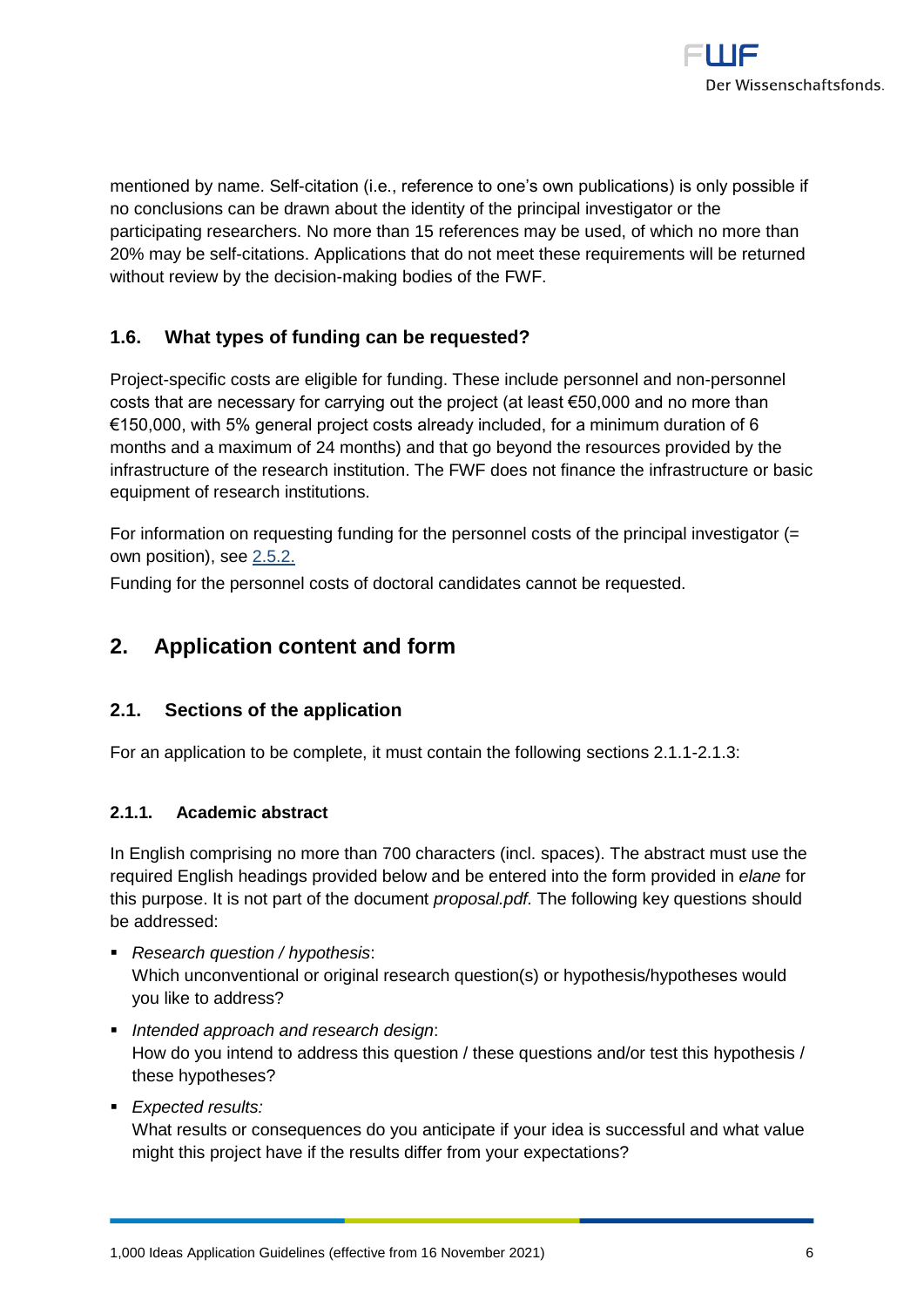

## <span id="page-6-0"></span>**2.1.2. Project description (7 pages + references)**

The PDF must be in English, consisting of five sections. Sections 1-4 must include all figures, captions, tables, footnotes, etc.

- Summary, 1 page (see [2.3.1.\)](#page-8-1)
- Research approach, 3 pages (see [2.3.2.\)](#page-9-0)
- Project implementation, 2 pages (see [2.3.3.\)](#page-9-1)
- Risk assessment and learning potential, 1 page (see [2.3.4.\)](#page-10-0)
- **■** Max. 15 references with max. 20% self-citation (see  $2.3.5$ .)

The project description must be uploaded as a file named *proposal.pdf.* The FWF will forward this document to the jury.

## <span id="page-6-1"></span>**2.1.3. Attachments**

The following attachments are a required part of the application and are to be uploaded individually:

- Attachment 1: Financial aspects [\(see 2.4.1.\)](#page-21-0)
- Attachment 2: Academic and/or arts-based research CV and description of the principal investigator's previous research achievements (max. three pages) [\(see 2.4.2.\)](#page-22-0)

In addition, the following attachments should be uploaded, where applicable:

■ Cover letter,

- Copy of the doctoral certificate, and third-party confirmation of 2 years of postdoctoral research experience,<sup>2</sup>
- Statement on the arts-based research dimension/research questions,
- Vendor quotes for equipment
- Vendor quotes for "Other costs"
- Statement on publication record (e.g. (e.g. in the case of career breaks or also evidence of the quality assurance process).

## <span id="page-6-2"></span>**2.2. Formal requirements and submission of application**

## <span id="page-6-3"></span>**2.2.1. Language of application**

To allow applications to be reviewed by international scientific, scholarly, or arts-based research experts, applications must be submitted in English **without exception**.

 $2$  Only when a senior postdoc rate is applied for the own position (se[e 2.5.2\)](#page-12-1).

<sup>1,000</sup> Ideas Application Guidelines (effective from 16 November 2021) 7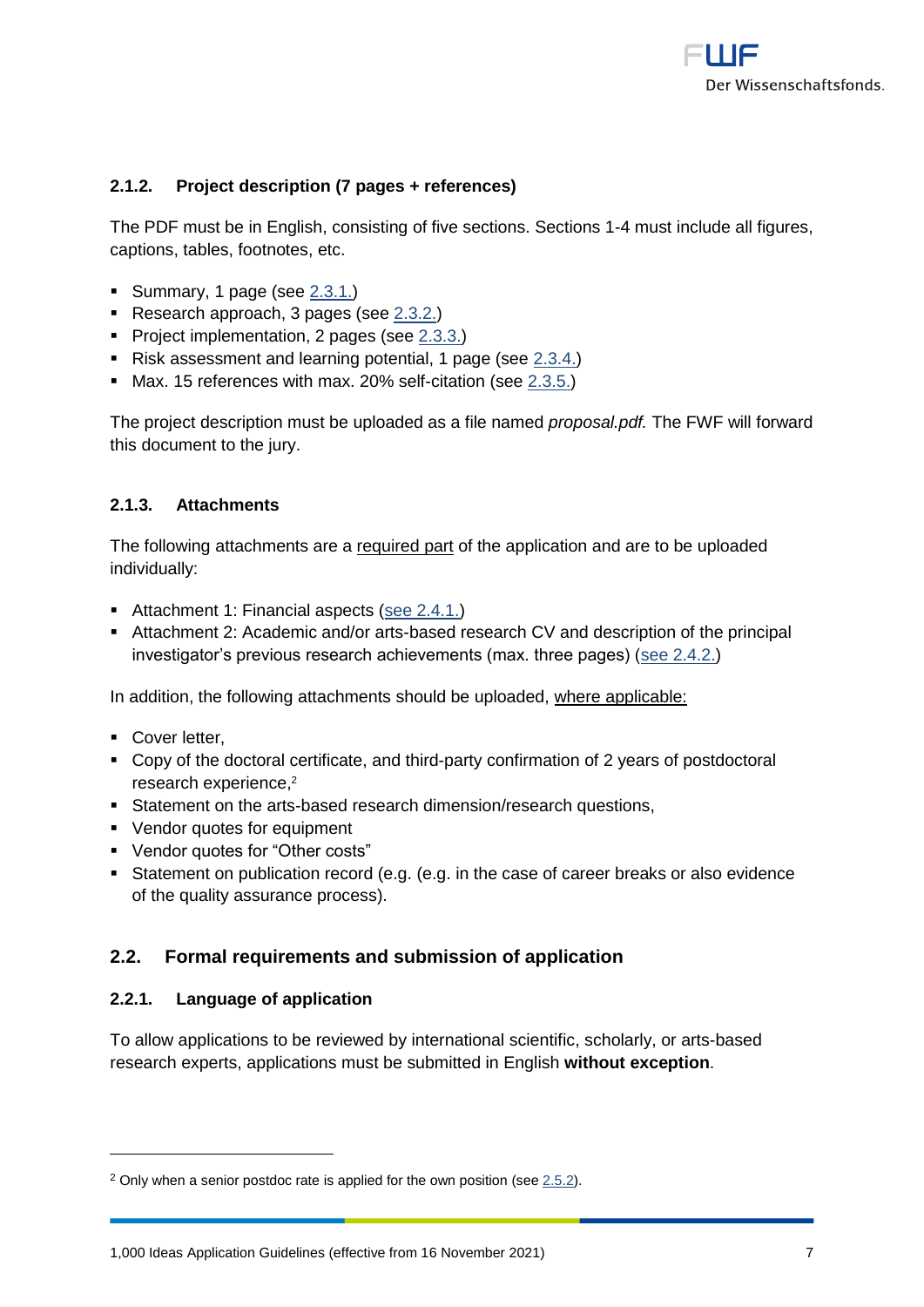

## <span id="page-7-0"></span>**2.2.2. Formatting**

The project description and attachments 1-2 must be written in 11 pt. font with 1.5 line (15-20 pt.) spacing and at least 2 cm margins. The document must be created in such a way that 1) it is searchable in PDF format and 2) the formatting can be reviewed.

The structure and headings (in English) provided in section 2.3 [Project description](#page-8-0) and the upper limits (e.g., number of pages, attachments, etc.) must be strictly followed, without exception.

Citations in the text and the list of works cited (References) in the application must be in line with the conventions of the respective discipline, preferably according to a widely used style guide (e.g., Chicago Manual of Style, APA Publication Manual). Principal investigators are free to choose the referencing conventions or style guide they prefer, but, if applicable, the first 20 authors of each reference, regardless of the style used, must be written out in full and the style guide must be applied consistently throughout the application. If available, a [DOI address](http://www.doi.org/index.html) or another [persistent identifier](https://en.wikipedia.org/wiki/Persistent_identifier) should be used for the literature cited.

## <span id="page-7-1"></span>**2.2.3. Submitting the application**

Applications must be submitted exclusively online via the *[elane](https://elane.fwf.ac.at/)* electronic application portal.

To do this, both the user accounts of the principal investigator as well as the responsible research institution must be activated in the electronic application portal. All the forms required for the application are to be filled in afterwards online; the other documents such as the project description and the attacgments are to be uploaded as separate files.

The principal investigator must finish creating the application in time to ensure that the responsible research institution has sufficient time to approve and submit the application by **13 January 2022 (2 p.m. Vienna local time**).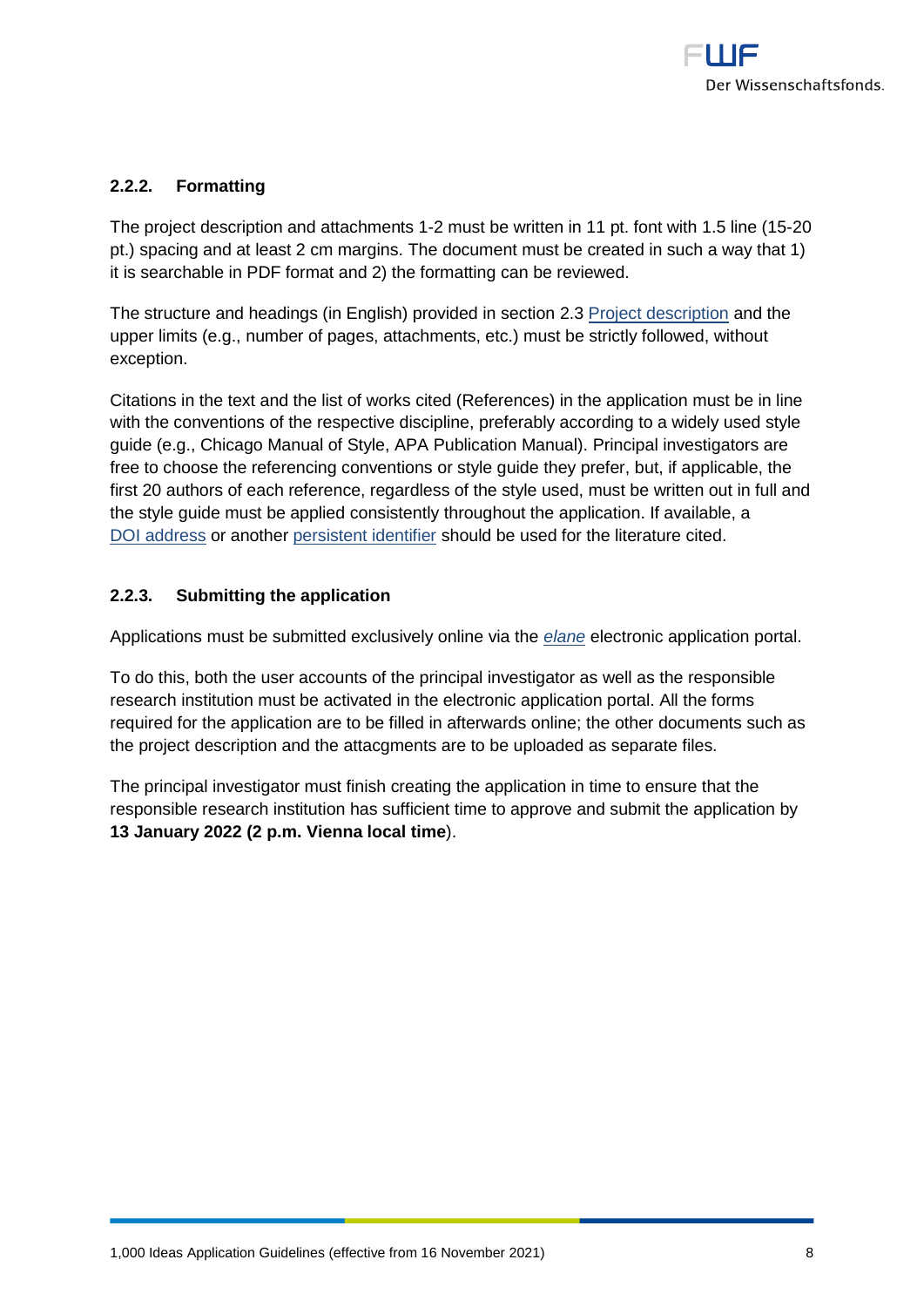

## **1) Required parts of the application:**

#### **a) Files:**

- **Proposal.pdf** (project description with sections 1-5 in one file, with PDF bookmarks, at least for the major sections)
- *Cost\_justification.pdf* (cost justification as well as information on the research institution)
- *CV.pdf* (academic curriculum vitae and research achievements of the principal investigator)

#### **b) Forms:**

- Academic abstract
- Application form
- Cost breakdown
- Co-authors
- Programme specific data form: Proof of academic qualifications

## **2) File uploads – if applicable:**

- *Cover\_Letter.pdf* (= Letter accompanying the application)
- *Quotes\_equipment.pdf*
- *Quotes\_other\_costs.pdf*
- *Ph.D\_certificate.pdf* and *third-party\_confirmation.pdf*
- *Arts-based\_research.pdf*
- *Statement on publication record.pdf*
- *Overview revision*.pdf (= in the case of resubmission, overview of all changes made in the resubmitted application, in English and in anonymous form)

## <span id="page-8-0"></span>**2.3. The project description**

The academic abstract, the overview revision and the project description must be prepared **anonymously**, meaning that these texts must not reveal the identities of the principal investigator or the participating researchers, nor their career status or the research institution. No research institution may be mentioned by name (see [1.5.3.\)](#page-4-2).

The project description consists of five subsections and may not be longer than seven pages plus 15 references. Please note that the page limit per section also must not be exceeded.

The headings provided for each section *(summary, research approach, project implementation, risk assessment and learning potential, references)* must be used and all the items of each section must be addressed.

## <span id="page-8-1"></span>**2.3.1. Summary**

The summary of the research project and, in contrast to the abstract, must be written in such a way that the research idea is understandable for researchers from outside the respective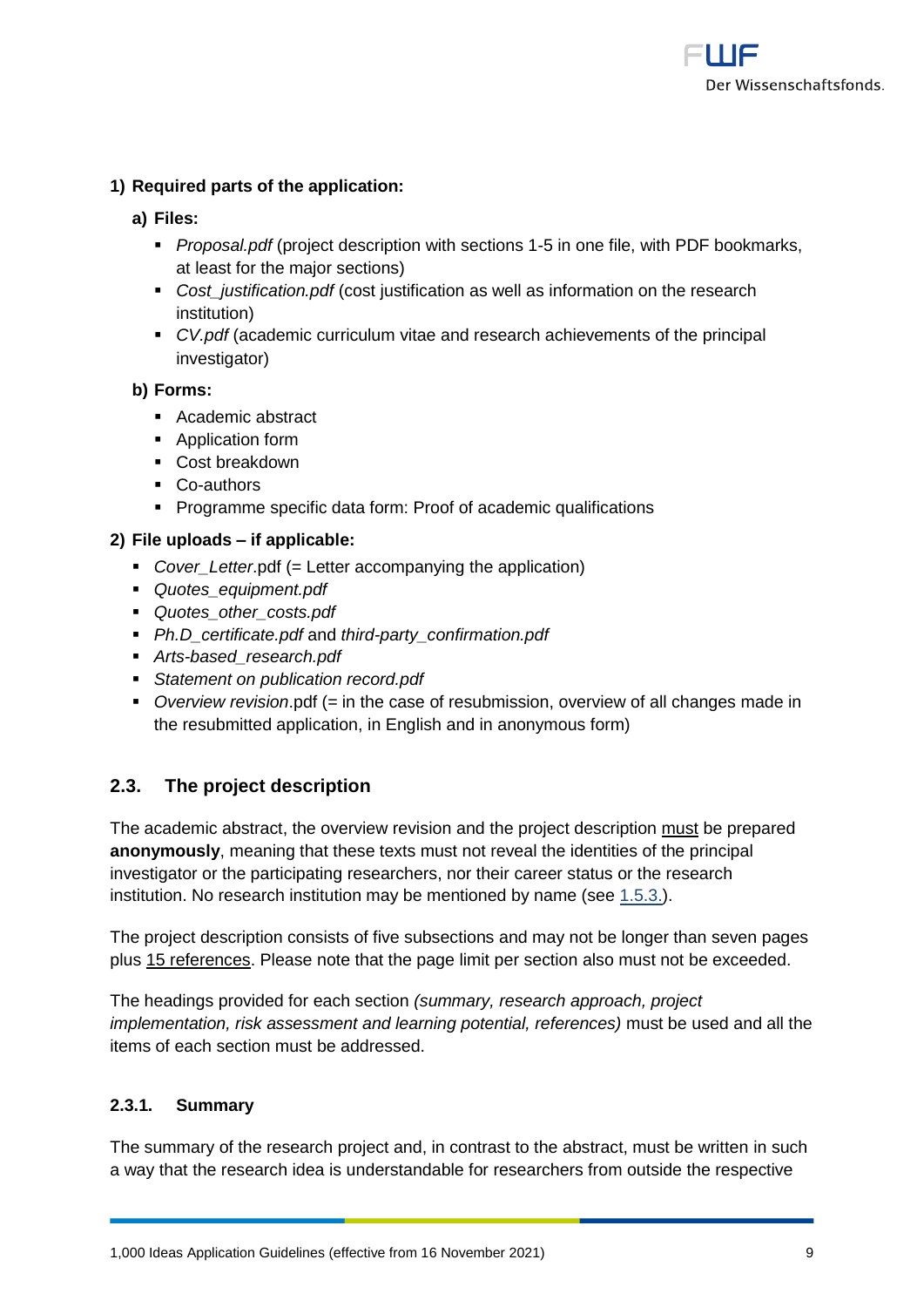

field and presented in a convincing manner. The description must begin with the heading *Summary*. It should describe the innovative, original, and/or daring aspects and the importance of the research project with respect to its potential to transform the research domain.

## <span id="page-9-0"></span>**2.3.2. Research approach**

The scientific/scholarly or arts-based research foundation as well as the transformative potential of the research idea are to be described on no more than three pages (incl. figures, captions, tables, footnotes, etc.). The innovative aspects as well as the originality and/or risk must be clearly evident. The description of the research approach must begin with the heading *Research approach* and address the following items:

- **EXECT:** Arts-based research or scientific/scholarly foundation,
- Originality and/or risk involved,
- **E** Novelty and (especially) innovative elements,
- **•** Transformative potential (related to the research area / field).

All potential ethical, safety-related, or regulatory aspects<sup>3</sup> of the submitted project and the planned handling of them must be described briefly. This aspect should be addressed briefly in the text even if the principal investigator believes the project does not raise any ethical issues.

All potential sex-specific and gender-related aspects<sup>4</sup> in the planned project as well as the planned implementation of these research questions must be briefly described in a separate paragraph. This aspect should be addressed briefly in the text even if the principal investigator believes the project does not raise any sex-specific and gender-related issues.

## <span id="page-9-1"></span>**2.3.3. Project implementation**

 $\overline{a}$ 

The third subsection must include a conclusive description of the specific project implementation and must begin with the heading *Project implementation*. The description should focus primarily on the methodological research approaches and their suitability with regard to the research idea and consist of **no more than two pages** (incl. figures, captions, tables, footnotes, etc.). A brief outline of a coherent plan for implementation adjusted to the planned duration of the project should be given. The following items must be addressed explicitly:

<sup>3</sup> For instance, the European Commission's *[Ethics for Researchers](http://ec.europa.eu/research/participants/data/ref/fp7/89888/ethics-for-researchers_en.pdf)* or *[The European Code of Conduct for](https://ec.europa.eu/research/participants/data/ref/h2020/other/hi/h2020-ethics_code-of-conduct_en.pdf)  [Research Integrity](https://ec.europa.eu/research/participants/data/ref/h2020/other/hi/h2020-ethics_code-of-conduct_en.pdf)* can serve as a guide here.

<sup>&</sup>lt;sup>4</sup> Positioning and reflecting on the research approaches in the planned for the project in terms of sex-specific and gender-related issues, for instance: Is the research approach likely to produce sex-specific and genderrelated findings? If so, what findings? How and where are these integrated into the research approach? (For information on checking the relevance of sex-specific and gender-related issues to a project, see [https://www.fwf.ac.at/en/about-the-fwf/gender-issues/fix-the-knowledge/fix-the-knowledge-detail/\)](https://www.fwf.ac.at/en/about-the-fwf/gender-issues/fix-the-knowledge/fix-the-knowledge-detail/)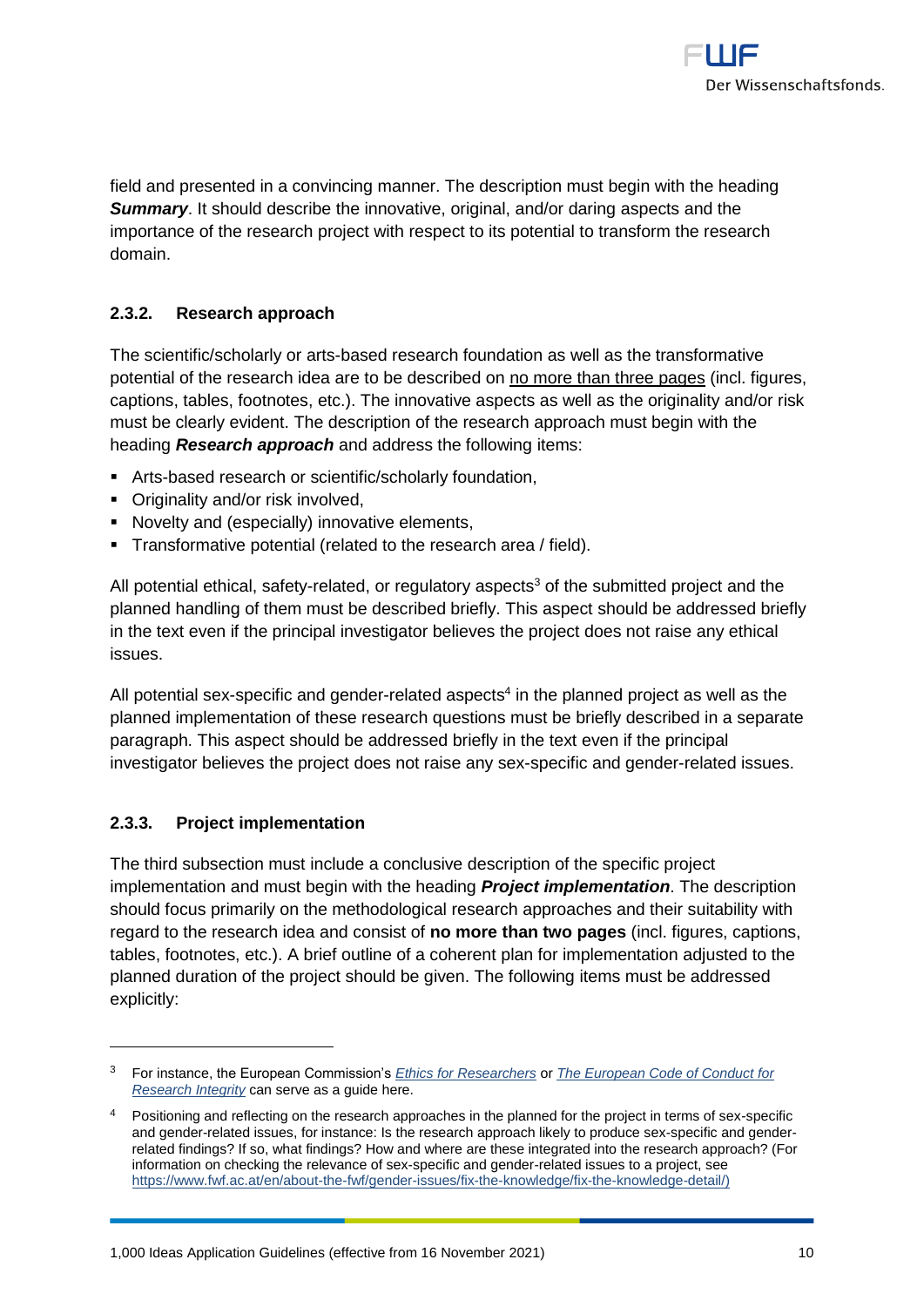

- **•** Description of the methodological approaches and their suitability for verifying the hypotheses or working on the research questions,
- <span id="page-10-0"></span>▪ Brief coherent plan for implementation adjusted to the planned duration of the project.

## **2.3.4. Risk assessment and learning potential**

The fourth subsection should include an assessment of critical points, the risk of failure, as well as a brief description of the resulting learning potential. The heading *Risk assessment and learning potential* must be used and the following items must be addressed on **no more than one page** (incl. figures, captions, tables, footnotes, etc.).

- Risk assessment.
- <span id="page-10-1"></span>■ Learning potential in the case of failure.

## **2.3.5. References**

Finally, a list of the literature cited in the application (heading: *References*) should be included according to the requirements in [2.2.2.](#page-7-0). Self-citation (i.e., reference to one's own publications) is possible; however, the type and manner of citation must not allow any conclusions to be drawn about the identity of the principal investigator or the participating researchers. A total of no more than 15 references may be used, of which no more than 20% may be self-citations. References must be numbered (e.g. 1-15).

## <span id="page-10-2"></span>**2.4. Attachments to the project description**

## <span id="page-10-3"></span>**2.4.1. Attachment 1: Financial aspects**

The template for the description of projected costs can be found in [APPENDIX 1.](#page-21-0)

- **Information on the research institution** 
	- ‒ Existing personnel (not financed by the FWF, usually the research personnel at the research institution)
	- ‒ Existing infrastructure
- **·** Information on the funding requested
	- ‒ Concise justifications for the personnel requested (type(s) of requested position(s), job descriptions, extent of employment, and duration of involvement in the project); please note that funding cannot be requested for doctoral candidate positions.
	- ‒ Concise justifications for non-personnel costs (equipment, materials, travel expenses, and other costs). If funding for equipment is requested, applicants must explain why this does not constitute part of the basic equipment of the given research environment—see also [2.5.3.](#page-13-0)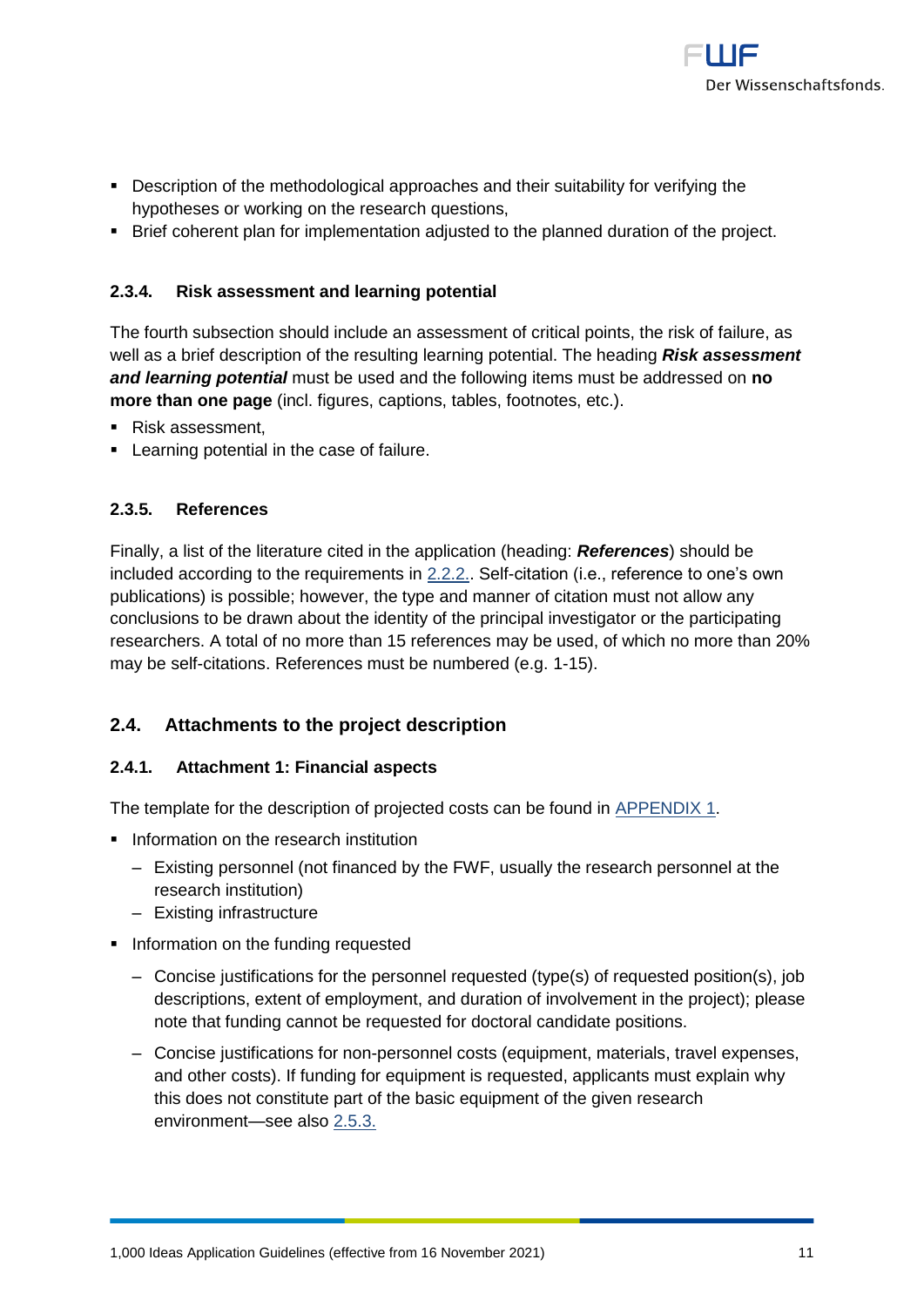

## <span id="page-11-0"></span>**2.4.2. Attachment 2: CV and description of previous research achievements**

The academic CV and research achievements for the principal investigator should be described on no more than three pages. The form of the CV must meet the standard requirements for all FWF programmes and is used for internal purposes (assessment of conflicts of interest).

#### *2.4.2.1. Required contents for academic CV*

- Name and contact details of the person, address of the research institution, and relevant websites. It is also required to provide a publicly available link (hyperlink) to a list of all publications; the use of [ORCID](https://orcid.org/) is expressly recommended for this purpose.
- List of academic milestones and relevant positions held to date (with a brief explanation of any career gaps, if applicable).
- Main areas of research and short statement of the most important research results achieved to date.

#### *2.4.2.2. Required description of previous research achievements*

- Academic publications or artistic work: list of **no more than ten** of the most important published or accepted **academic publications** (journal articles, monographs, edited volumes, contributions to edited volumes, proceedings, etc.); for each publication, if available, either a [DOI address](http://www.doi.org/) or another [persistent identifier](http://en.wikipedia.org/wiki/Persistent_identifier) must be indicated. In accordance with the *San Francisco Declaration on Research Assessment* [\(DORA\)](https://sfdora.org/), journal-based metrics like the journal impact factor should not be included.
- **Additional artistic, scientific, scholarly, and/or arts-based research achievements:** list of no more than ten of the most important research achievements apart from academic publications (such as awards, conference papers, keynote speeches, important research projects, research data, software, codes, preprints, exhibitions, knowledge transfers, science communication, licenses, or patents).

## <span id="page-11-1"></span>**2.5. Eligible project-specific costs**

#### **Principle**

The regulations of the respective research institution must always be taken into account when applying for funding (such as for personnel and contracts for work and services). The requested costs shall be summarised in a spreadsheet (Cost breakdown form).

The only projected costs eligible for funding are those in the following cost categories.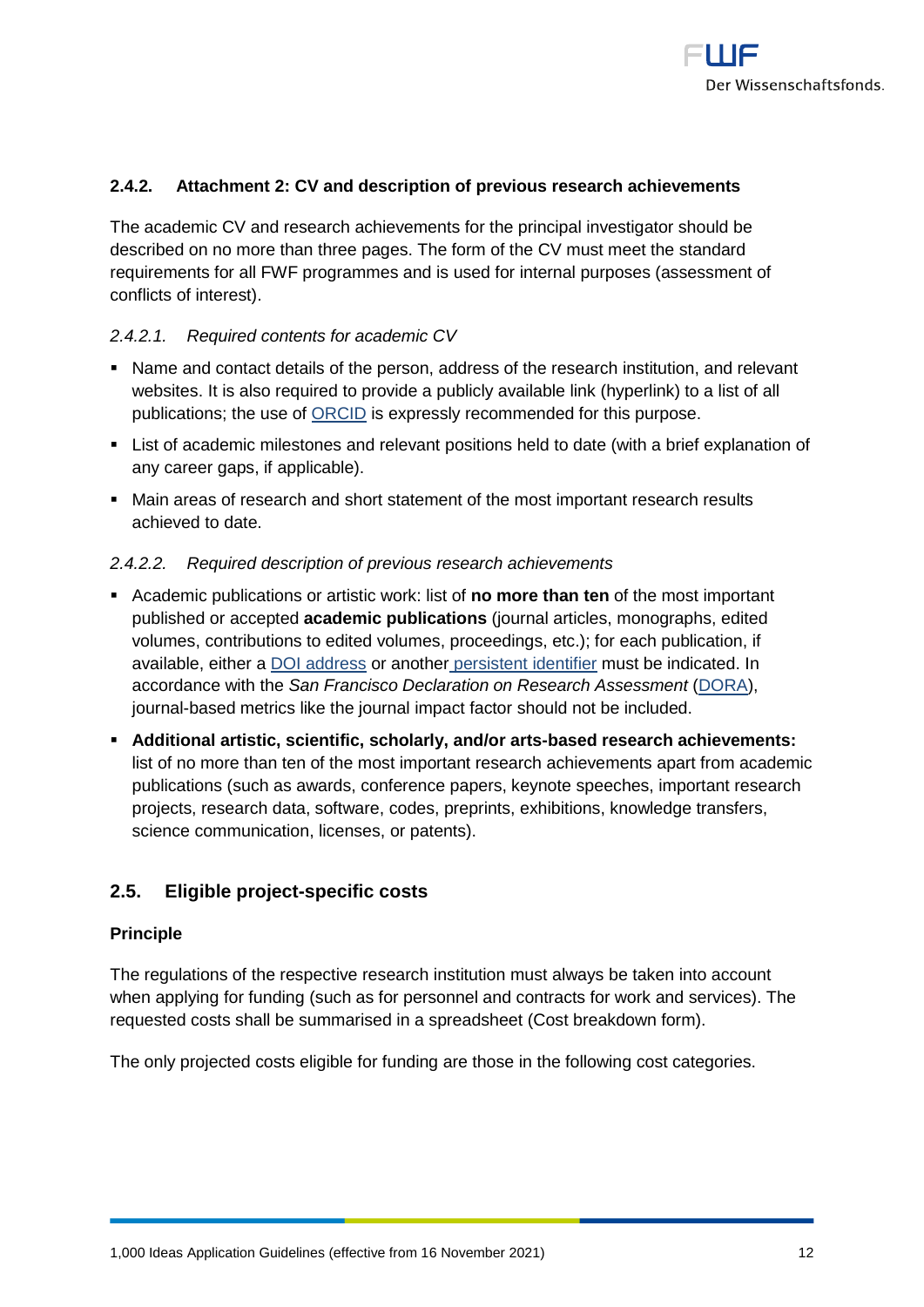

## <span id="page-12-0"></span>**2.5.1. Personnel costs**

Only those personnel may be applied for who are needed in addition to the existing personnel resources for the realization of the project and only to the extent required for the project.

The available legal categories of employment are contracts of employment for full-time or part-time employees and marginal employment. Funding for doctoral candidate positions cannot be requested as part of this programme.

The personnel cost rates that can be applied for within the framework of PROFI (project funding via research institutions), including a fixed percentage increase for the subsequent year to compensate for wage rises, can be found on the [FWF homepage.](https://www.fwf.ac.at/fileadmin/files/Dokumente/Personalkostensaetze/pek-2020_profi.PDF)

## <span id="page-12-1"></span>**2.5.2. Own position**

The FWF understands 'own position' to mean that the researcher's salary is financed by the third-party funds of the research project.

In this programme, the principal investigator must be employed at least 50% time at the Austrian research institution for the duration of the project, and the requested project funding cannot be used to finance this portion of the PI's employment. However, the researcher can apply at any time for funding to finance the remaining portion of one's own position.

Either a postdoc rate or a senior postdoc rate can be requested for one's own position (correspondingly proportionate in the case of partial funding). The following condition must be met when applying for a senior postdoc rate:

Researchers who have two years of research experience as postdocs at the time of submitting an application, or researchers who have already successfully served as the principal investigator of their own FWF project, can apply for the senior postdoc rate. As proof, a copy of the doctoral certificate and a confirmation by a third party of a total of at least two years of research experience as a postdoc must be added. This is not necessary if you already have two years of research experience as part of FWF-funded projects; however, this should be indicated in an accompanying letter.

Female researchers who finance themselves to the extent of at least 50% through their own position have the additional option of applying for up to €2,000.00 per year in the category of 'Other costs' for personal coaching and further training measures that directly contribute to the career development of the researcher. Coaching is understood to mean person-centred counselling and support processes in the professional context. Continuing education measures include courses to acquire or deepen scientific, in particular, subject-specific competences (e.g., specific methodological skills or techniques etc.) and personnel development measures such as those offered at some research institutions (e.g., in the areas of teaching, academic writing, personnel management and project management,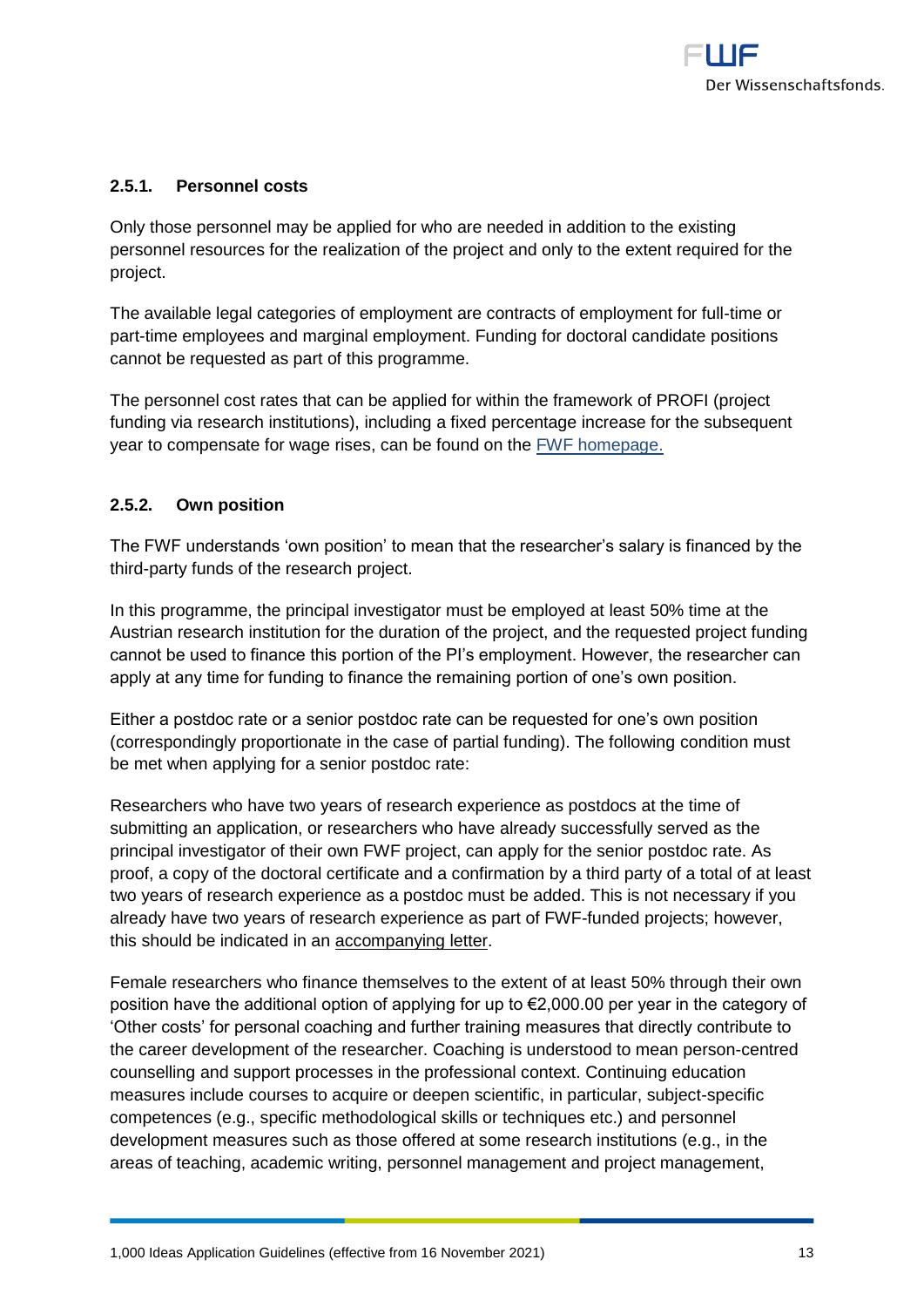

conflict and problem solving, scientific organisation as well as vocation training and other seminars directly related to career development, e.g., as part of the promotion of women).

## <span id="page-13-0"></span>**2.5.3. Equipment costs**

Equipment may only be requested if it is specifically required for the project and if it is not part of the institution's existing infrastructure. "Infrastructure" is considered to include all equipment (and components for the equipment) that must be available in a modern research institution to conduct basic research in the relevant discipline at an internationally competitive level. Please note that if such equipment or components are requested nonetheless, doubts may be raised whether it is possible to conduct leading-edge basic research in such an environment (and indeed how it was possible to carry out the preliminary work related to the project in the first place). This may have an impact on the funding decision.

In this context, "equipment" includes scientific instruments, system components, selfconstructed devices (generally assembled from smaller pieces of equipment and materials), and other tangible fixed assets as well as intangible assets such as licenses, industrial property rights, and licenses derived from such rights, whose acquisition cost per item exceeds the amount specified in Article 13 of the Austrian Income Tax Act 1988 as last amended, Federal Law Gazette No. 400/1988, which is currently €1,500.00 (incl. VAT, unless the research institution is entitled to deduct VAT). A vendor quote from a company (PDF scan) must be uploaded with the application for each piece of equipment whose acquisition cost (including VAT) exceeds €5,000.00.

For items of equipment which are required specifically for the project and whose acquisition cost (including VAT) is €24,000.00 or higher, applicants must confirm with their signatures on the application form (*affirmation of applicant)* that they have verified that no comparable equipment that could be used or shared is available within a reasonable distance, and that the possibility of (co-)financing by third parties has been explored. Applicants must also ensure that they are aware of any possible costs that could arise from the use, maintenance, and repairs of the equipment.

The principal investigator is to instruct his/her research institution to order the equipment and effect payment accordingly. In all equipment purchases, the research institution's procurement guidelines are to be observed. Each item of equipment is to be recorded in the institution's inventory and the acquisition costs are to be reimbursed from the respective project budget in accordance with the relevant agreement between the research institution and the FWF.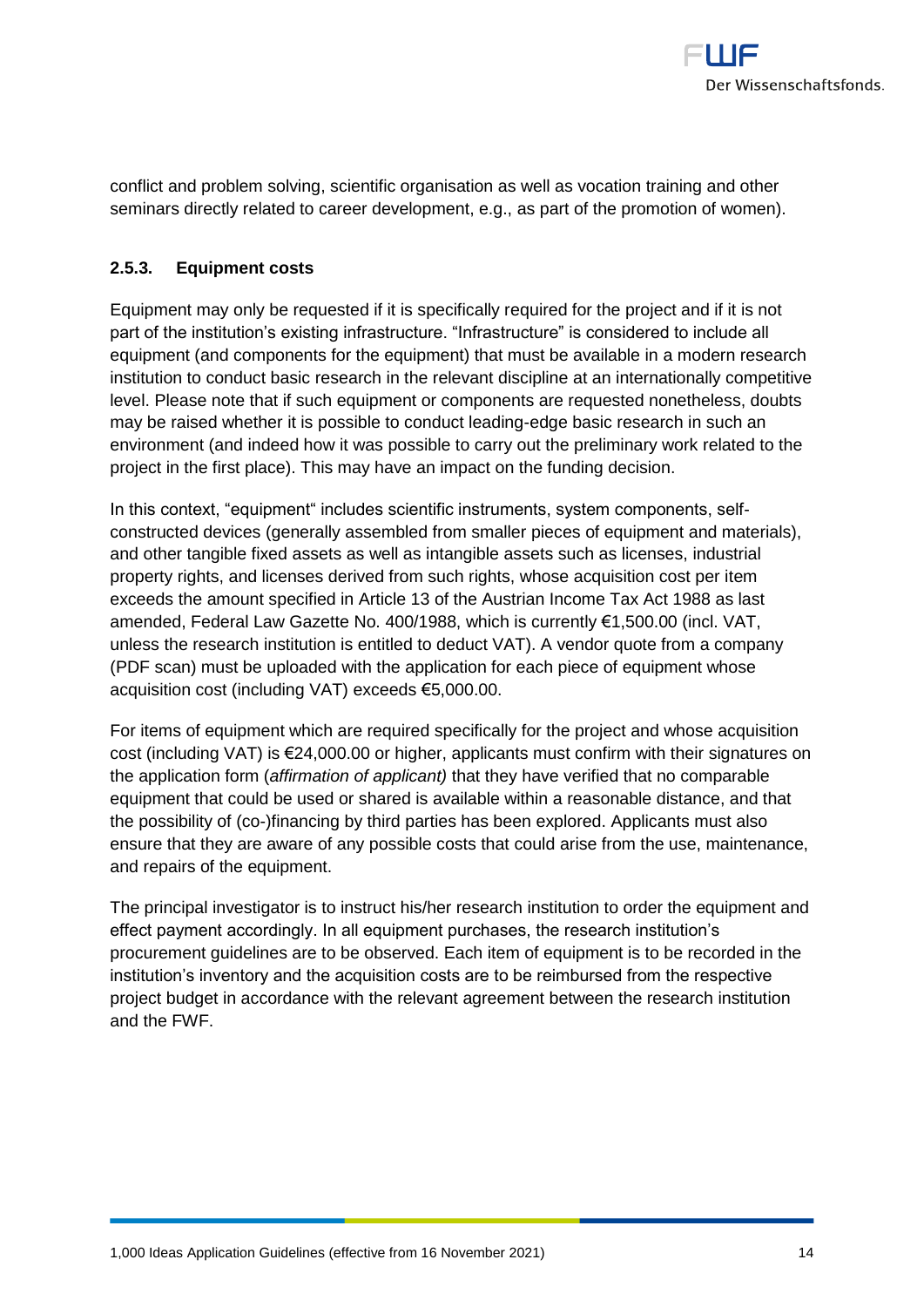

## <span id="page-14-0"></span>**2.5.4. Material costs**

"Materials" encompasses consumables and small pieces of equipment (cost per item is below €1,500.00 incl. VAT).

The calculation of requested funds for project-specific material costs should be justified with reference to the timelines, work plans, and experiment plans. In making the calculation, experience from previous projects should be considered.

## <span id="page-14-1"></span>**2.5.5. Travel costs**

 $\overline{a}$ 

Funding may be requested for project-specific travel and accommodation, field work, expeditions, etc. The project description must include a detailed travel plan broken down by project participant. This plan must indicate which persons, for what purpose, when (in which year of the project), for how long and where they will be travelling, and how much this will cost.

When planning travel in connection with a project, researchers should always carefully consider whether travel is absolutely necessary or whether the relevant information can be exchanged virtually. If a project requires travel, transportation by train is preferred to travel by air as a contribution to environmental sustainability. Funding can be requested for any resulting extra costs such as an additional overnight stay. When travelling by air, it is strongly recommended to make a carbon offset contribution<sup>5</sup>, which can be requested as part of the travel expenses or funded through the budget for general project costs. A carbon offset contribution can be requested for up to 15% of the ticket price.

Travel expenses for researchers from other Austrian and foreign research institutions can only be granted in exceptional cases and require detailed justification.

The calculation of travel and accommodation costs should generally be based on the federal regulations governing travel costs (RGV). The current RGV rates for travel abroad can be found in the following [document.](https://www.fwf.ac.at/fileadmin/files/Dokumente/Downloads/reisegeb.pdf)

For longer stays, a transparent and appropriate budget should be prepared; in general, this budget will be lower than the costs calculated based on RGV rates.

Applicants must not request funding for the presentation of project results at conferences; the costs associated with attending such conferences should be covered by the "general project costs".

The amount of a carbon offset contribution for flights can be calculated, for example, using the [CO2 calculator](https://co2calc.climateaustria.at/co2calculator/showAirports) on the website of Climate Austria.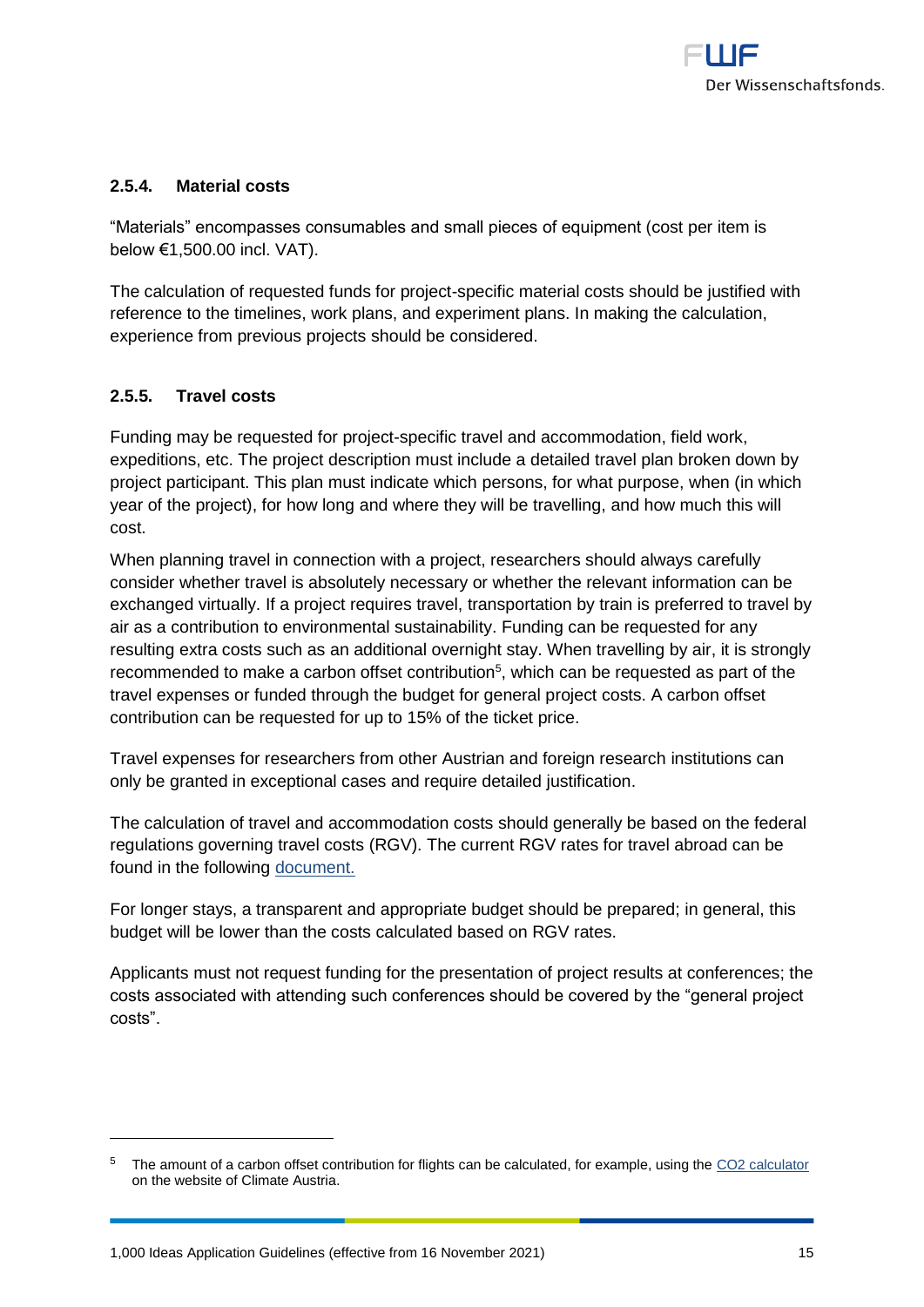

## <span id="page-15-0"></span>**2.5.6. Costs as part of national and international cooperation arrangements**

Costs arising within the context of a research collaboration with an external research institution are to be borne by that research institution.

Within the context of cooperation arrangements, funds may only be transferred to a cooperation partner (whether or not they are based abroad) if they are clearly limited contracts or services and directly necessary for carrying out the Austrian project. These costs must be substantiated by a vendor quote, and funding for them can be requested under "Other costs".

This does not apply to [cooperation arrangements with scientists or scholars from](https://www.fwf.ac.at/en/research-funding/fwf-programmes/international-programmes/developing-countries-projects/) developing [countries.](https://www.fwf.ac.at/en/research-funding/fwf-programmes/international-programmes/developing-countries-projects/)

#### <span id="page-15-1"></span>**2.5.7. Other eligible costs**

- Independent contracts for work and services (costs for work of clearly defined scope and content carried out by individuals, provided that they are justified in terms of research and are economical);
- Costs for the preparation, archiving, open access, and reuse of research data in repositories in accordance with the FWF's [Open Access Policy;](https://www.fwf.ac.at/en/research-funding/open-access-policy/)
- Costs that cannot be included under personnel, equipment, materials, or travel costs, for example:
	- ‒ Coverage of costs for the use of research facilities, e.g., costs for the project-specific use of available equipment (i.e., project-specific "equipment time") or of large research facilities; if the costs exceed €5,000.00 including VAT, vendor quotes must be provided; please upload a PDF scan. Where the costs exceed €10,000.00 not including VAT (over the entire term of the project), each vendor quote must be accompanied by the corresponding calculation basis. This calculation must include information on the nature and scope of the services for which project-specific costs are incurred (according to internal charging procedures, e.g., based on usage days or hours, or based on the number and type of measurements/analyses performed, etc.) and may not contain any infrastructure-related costs like equipment depreciation, supplementary charges for overheads, costs of research premises, etc.;
	- ‒ Costs for any laboratory animals necessary for the project;
	- ‒ Costs for project-specific work carried out outside the principal investigator's research institution (e.g., for analyses carried out elsewhere, interviews, sample collection, preparation of thin slices, etc.); in case the costs exceed €5,000.00 including VAT, vendor quotes must be uploaded;
	- ‒ Costs for the disposal of project-specific hazardous waste.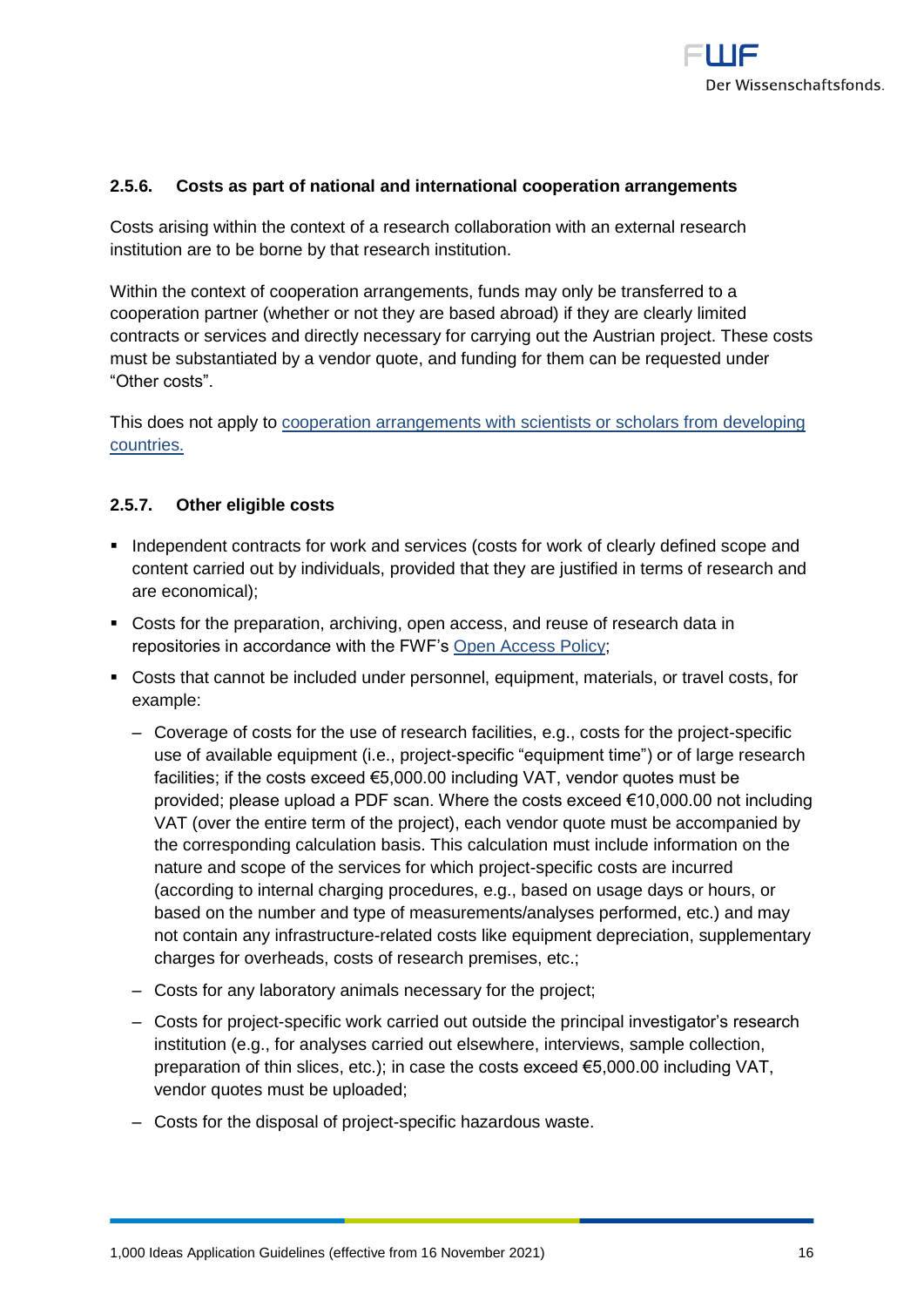

## <span id="page-16-0"></span>**2.5.8. General project costs**

For reasons of simplicity, general project costs refer to all those costs that are generally permitted but cannot be requested separately. These include, for example, costs for conference travel, dissemination activities as well as smaller, unforeseen costs necessary for the project. "General project costs" should not be understood in the sense of "overhead costs" of the research institution.

General project costs are to be entered in the appropriate field in the *cost breakdown* form and calculated as 5% of the total funding requested. No justification for general costs is needed in the project description.

Up to three years after the completion of the project, the principal investigator can apply for additional funds for publications resulting from projects supported by the FWF as part of its [peer-reviewed publications](https://www.fwf.ac.at/en/research-funding/fwf-programmes/peer-reviewed-publications/) programme.

## <span id="page-16-1"></span>**2.6. Forms and confirmation of the research institution**

- Required forms: academic abstract, application form, Cost breakdown form, Co-authors form, Programme specific data form: Proof of academic qualifications.
- Required as part of the research institution's confirmation when approving the proposal: Confirmation that the principal investigator is employed at least 50% time at the research institution for the duration of the project, and funding of the 1,000 Ideas programme will not be used to finance this portion of the PI's employment.

## <span id="page-16-2"></span>**2.7. Additional attachments**

In addition to the project description and the forms, the following attachments must be uploaded, where applicable:

- Cover letter,
- When a senior postdoc rate is applied for the own position: copy of the doctoral certificate and third-party confirmation,
- Brief description on the arts-based research dimension/research questions as well as the underlying research questions,
- Statement on one's own publication record;
- Vendor quotes for requested pieces of equipment whose acquisition cost (including VAT) is €5,000.00 or higher. (Please provide one quote from one company for each piece of requested equipment. These quotes may be submitted in German).
- Vendor quotes for any relevant items requested under "Other costs" (e.g., use of research facilities).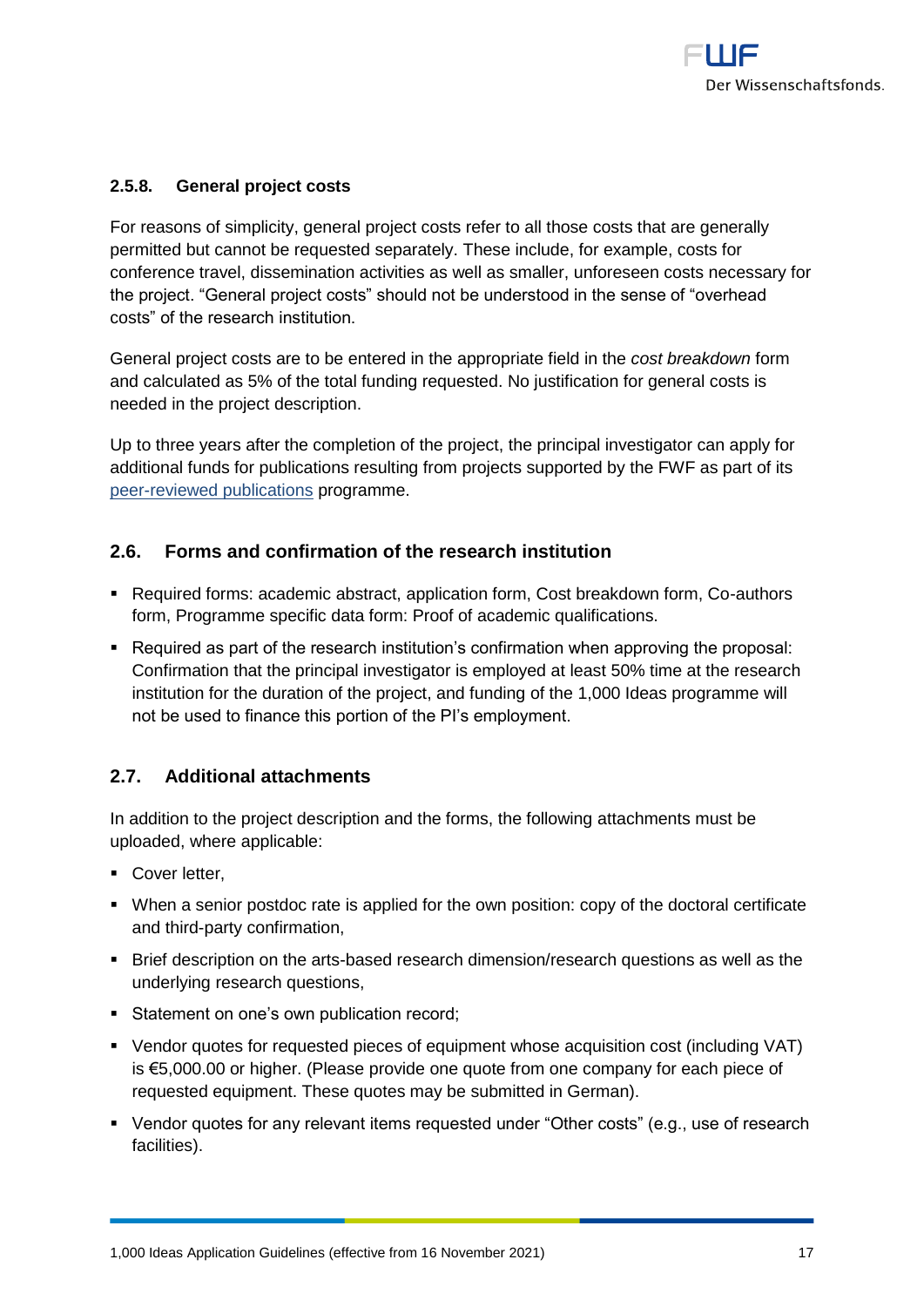## <span id="page-17-0"></span>**2.8. Revising a rejected application ("resubmission")**

A resubmission is defined as the revision of a rejected application which – regardless of the programme category – deals with the same or similar research questions. Where a principal investigator submits an application on the same or very similar research questions, yet does not consider it to be a resubmission but an entirely new project, the principal investigator must submit a separate accompanying letter to the FWF Office explaining how the research questions have in fact changed. For example, changes in research methods alone are not sufficient for a proposal to qualify as a completely new project. In cases of doubt, the decision-making bodies of the FWF shall decide.

An accompanying letter addressed to the FWF must contain an overview of all changes made in the resubmitted application (overview revision). This document must also be written in anonymous form (see [1.5.3.\)](#page-4-2).

In the case of resubmissions to the 1,000 Ideas programme which were rejected due to standardised reason I, we recommend updating the state of research and elaborating on the strengths of the application. Applications that were returned without review during the first call of the 1,000 Ideas programme due to form errors are not considered to be resubmissions. Applications that were rejected during the first call of the 1,000 Ideas programme due to reason II may not be resubmitted as part of this call.

Resubmissions from other programmes must show changes. If an application has been rejected for the standardised reasons C3, C4, and C5, these changes need to be substantial (based on the comments in the reviews). If no such changes are made, the FWF's decisionmaking bodies will return the application to the applicant without review.

There is no deadline within which a resubmission of a rejected application must be submitted, but any relevant application requirements must be considered. Submission of a resubmission follows the application procedure described in [2.2.3.,](#page-7-1) meaning that it is submitted as a new independent application and not as an additional application to the previously rejected application.

# <span id="page-17-1"></span>**3. Processing of and decision on the application**

All applications approved and submitted by the research institutions by **13 January 2022** (**2 p.m. Vienna local time**) will be subjected to a formal check by the FWF Office.

The **review process** takes about five months. The FWF Board decides on the awarding of funding, based on the recommendation of an international panel of experts. On account of the intentional high risk and originality of the project ideas, the following changes have been made to the FWF's usual [decision-making procedure:](https://www.fwf.ac.at/fileadmin/files/Dokumente/Entscheidung_Evaluation/fwf-decision-making-procedure.pdf)

All the applications that meet the formal criteria are initially checked for completeness of content by the scientific project officers of the FWF Office (for this, see the items addressed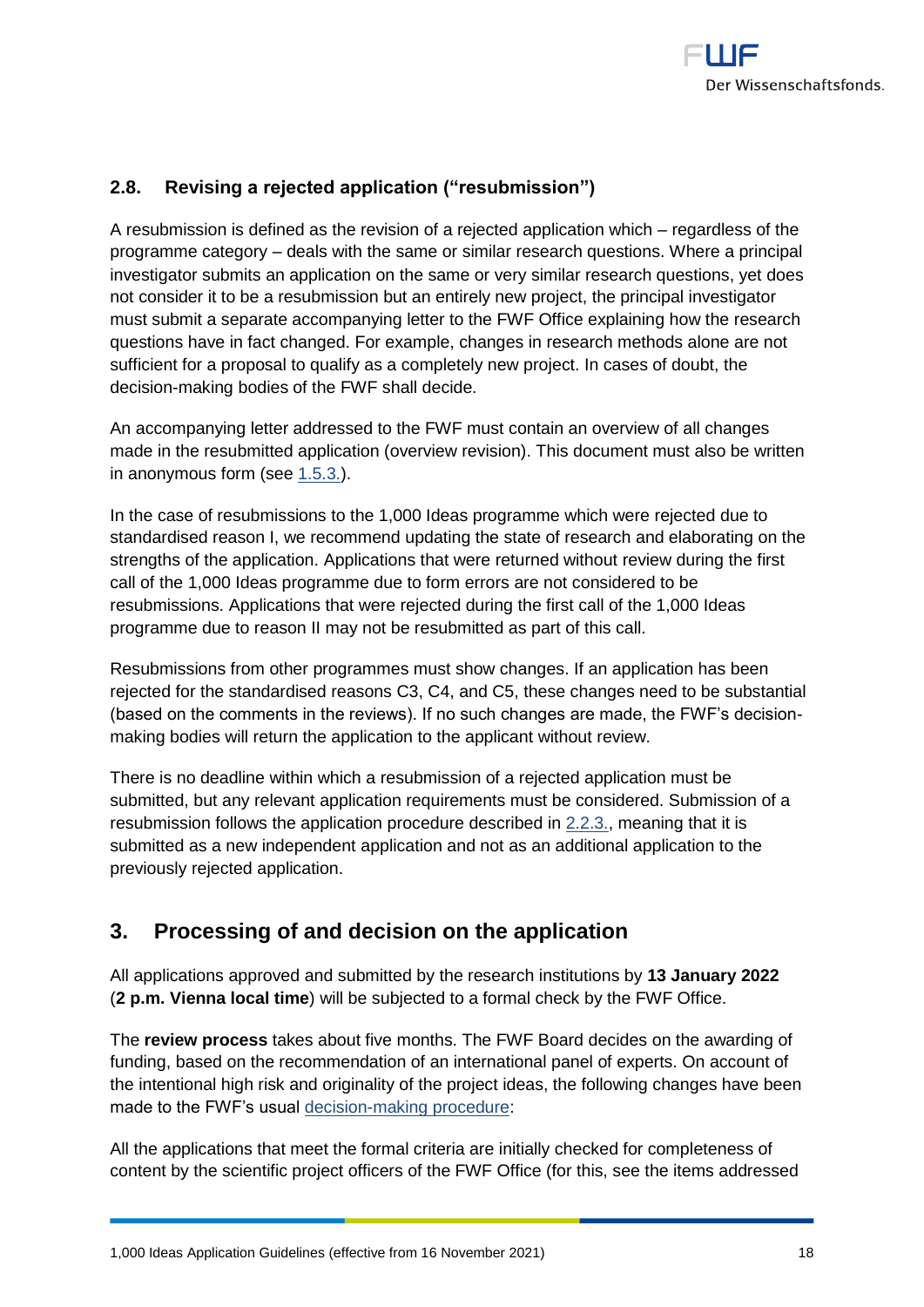in the project description). Then, there is a pre-evaluation of the anonymised applications by the members of the FWF Board. The evaluation criteria described in [APPENDIX](#page-22-0) 2 are used for this evaluation. Each criterion is rated on a scale from  $1-5$  ( $5 =$  highest score;  $1 =$  lowest score). The applications are then ranked according to the total number of points awarded to each application.

Following this, an interdisciplinary panel of 20 international experts reviews the applications top-ranked according to this procedure. The panel consists of researchers covering a broad range of academic disciplines. As such, it is not a subject-specific panel of experts.

Each application is evaluated by two panel members with regards to the transformative potential, the suitability of the methods, as well as the coherence and the strength of the project idea, based on the scale from 1-5. Moreover, each panel member can evaluate additional applications which were ranked below the top-ranked applications. A new total number of points is assigned to each application based on the ratings of the panel members, and the applications are re-ranked on the basis of these new totals. This final ranking serves as the basis for the panel meeting.

During the panel meeting, the panel members engage in a detailed discussion about the ranking of the applications. One possible outcome of this discussion is that applications with a lower total score can be ranked higher if the entire panel agrees with this new ranking. Based on this discussion, the panel defines a cut-off line, meaning a limit above which all the applications are deemed to be generally worth funding ('worthy of funding' pool).

From this pool of applications worth funding, the panel selects the most convincing applications based on the discussion of the criteria (no more than 10 approvals). Each panel member also has one wild card: Each panel member can use his/her wild card to select a project of his/her choice from the 'worthy of funding' pool and include it on the list of actually funded projects, contrary to the opinion of the other panel members. However, the total number of selected projects cannot exceed 10.

Then, an equal number of applications are chosen by random from the remaining pool of applications worth funding (an additional 10 approvals). This decision-making procedure, which is being used for the first-time by the FWF, only applies to applications that have already been identified by the panel as being worthy of funding on the basis of the quality criteria. The reason why this procedure is only being used for these applications is that it can be assumed that the applications in the 'worthy of funding' pool display only slight or hardly noticeable differences in terms of scientific/scholarly quality. This partially random procedure, as a new component of the decision-making process, and the entire procedure are being evaluated on an ongoing basis.

The research institution and the principal investigator are informed in writing of the FWF's decision. On account of the high number of applications expected and to ensure a quick and efficient procedure, only two standardised reasons for rejection are used. The reviews/evaluations are not sent to the principal investigator. Applications in the 'worthy of funding' pool that are not chosen for funding can be submitted again as part of the next call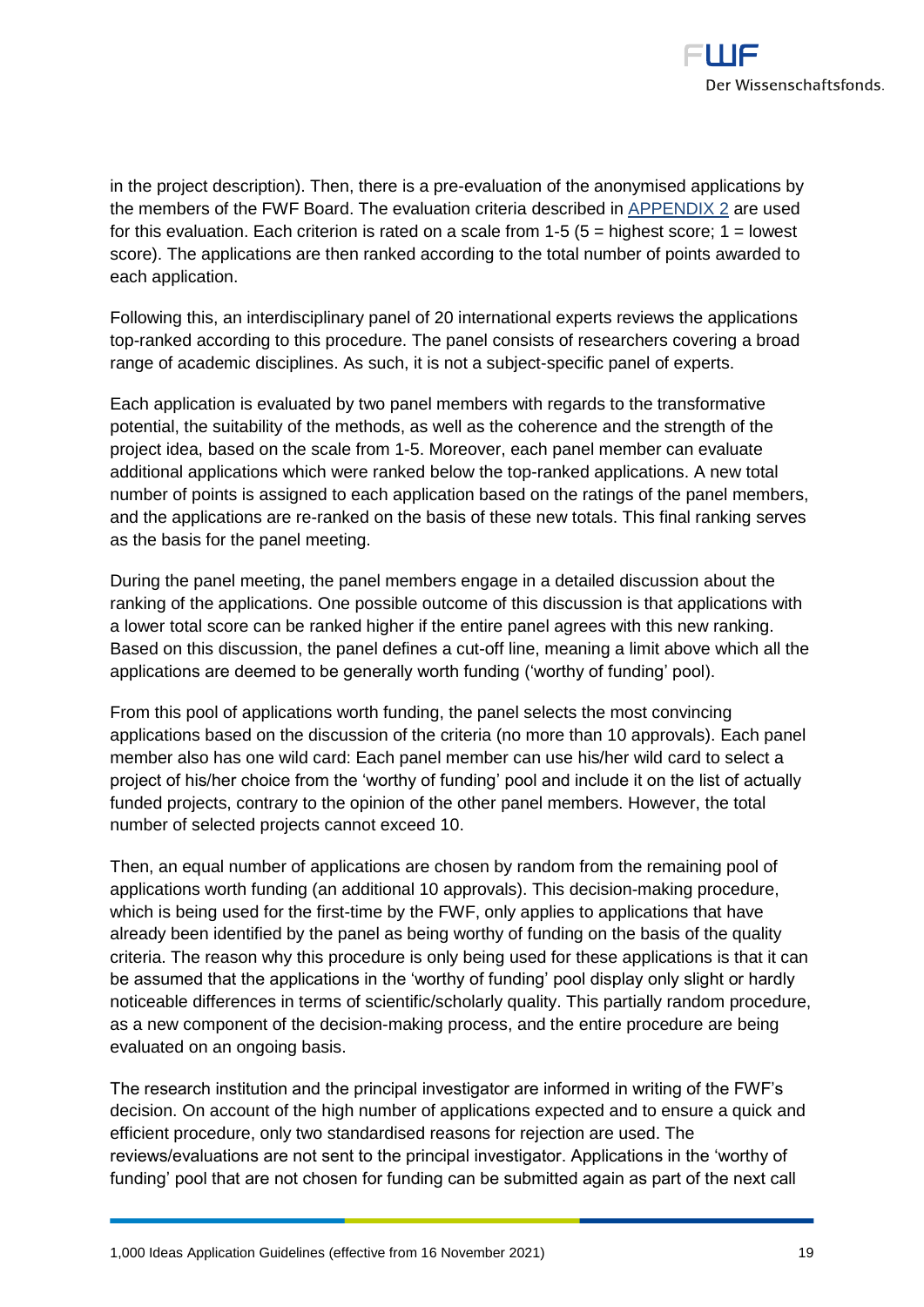

for proposals. All the other applications that were not part of the pool cannot be submitted again in the next call for proposals.

## **Requests for changes**

After the end of the deadline, no changes can be made to

- the project description (i.e., Research approach, Project implementation, Risk assessment and learning potential, and References),
- the academic abstract,
- the programme specific data form: proof of academic qualifications as well as
- Attachments 1 and 2.

Inaccurate or incomplete information can be corrected on the application form, the Coauthors form, the programme specific data form: proof of academic qualifications, or the Cost breakdown form, provided that the project-specific cost justification included in the application is not affected by these changes. These errors can only be corrected after the FWF Office has prepared and sent a list of formal errors. The principal investigator has 10 working days from when the list is sent to correct the errors. If the problems have not been resolved within this period of time, the decision-making bodies of the FWF will return these proposals without review.

## **Returning applications without review**

Please note that all applications that do not meet the provided form requirements/formats (page limit, font size, line spacing, character limit of the abstract, completeness of the application, etc.) and other requirements (submission deadline; minimum requirements of the publication record; anonymity; ethical, safety-related, or regulatory aspects; sex-specific and gender-related aspects; maximum number of references used, incl. no more than 20% selfcitation; as well as missing cost justifications, etc.) will be returned without review in all cases by the decision-making bodies of the FWF.

# <span id="page-19-0"></span>**4. Compliance with legal requirements and standards of research integrity**

The FWF would like to point out that the research institute must comply with all legal requirements and safety provisions (e.g., Federal Disabilities Act) that apply for the project and obtain all the necessary permits (e.g., from the Ethics Commission, the Commission for Animal Experimentation, the Federal Monuments Authority Austria, or the relevant foreign authorities).

The research institute is also responsible for ensuring that the guidelines for [good scientific](https://oeawi.at/en/guidelines/)  [practice](https://oeawi.at/en/guidelines/) of the Austrian Agency for Research Integrity (ÖAWI) are complied with when submitting the application and carrying out the project.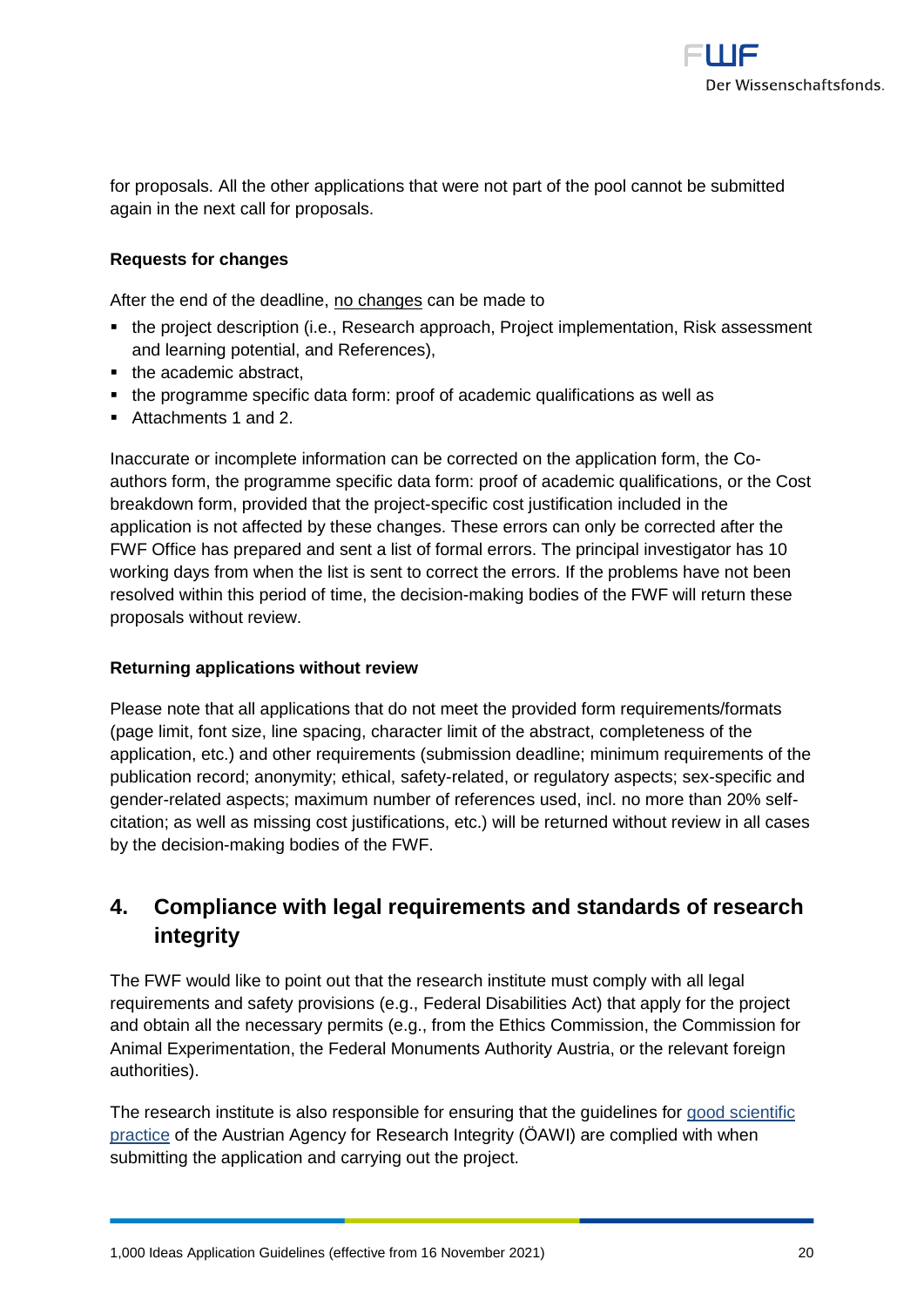

If there is reason to believe that there have been deviations from these standards, an investigation is to be carried out by the respective research institution or the [Austrian Agency](https://oeawi.at/en/)  [for Research Integrity](https://oeawi.at/en/) (ÖAWI) is to be informed of this suspicion. At any rate, the research institution must report any cases of suspected serious deviations to the ÖAWI. The FWF reserves the right to suspend, in part or in whole, any procedures related to applications or ongoing projects until these investigations have been concluded. For more detailed information, see [FWF procedure in cases of suspected scientific misconduct.](https://www.fwf.ac.at/fileadmin/files/Dokumente/Research_Integrity_Ethics/FWF_Verfahren_Research_Misconduct-en.pdf)

# <span id="page-20-0"></span>**5. Publication of project data and results**

Should the project be approved, a summary of the project in German and English for public relations purposes must be sent to the FWF when returning the grant agreement. The FWF will publish on its website—the amount of funding granted and, on project completion, summaries of the final report of the project will publish on the website of the FWF. The content of these summaries is to be written in such a way as to safeguard the legitimate interests of secrecy for reasons of national security and patent rights and to guarantee that trade secrets are protected appropriately.

In addition, the FWF requires a data management plan (DMP) for all approved projects. This should also be sent to the FWF when returning the grant agreement. The template for the DMP can be viewed and downloaded at [https://www.fwf.ac.at/en/research-funding/open](https://www.fwf.ac.at/en/research-funding/open-access-policy/research-data-management/)[access-policy/research-data-management/.](https://www.fwf.ac.at/en/research-funding/open-access-policy/research-data-management/)

In presentations and publications of project results, the principal investigator must comply with the relevant requirements on acknowledging the FWF as the funding institution and the FWF's [Open Access Policy.](https://www.fwf.ac.at/en/research-funding/open-access-policy/)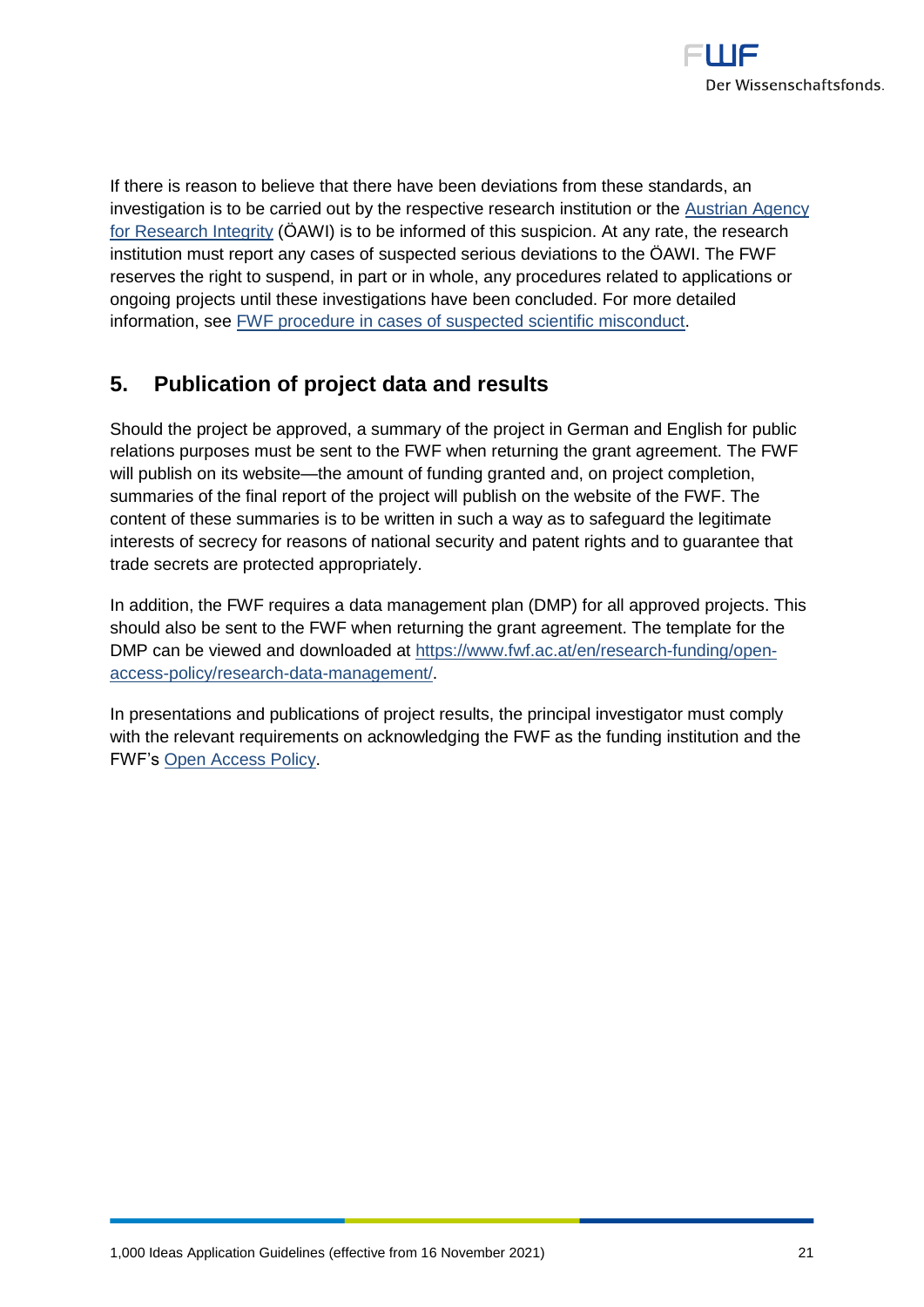

# <span id="page-21-0"></span>**APPENDIX I: Template: Information on the research institution and finances**

Note: The information on the research institution and the description of project finances must be presented using the following structure. The list and justification of the costs requested must be consistent with the costs indicated in the *cost breakdown* form.

a) Details on the research institution:

- Existing personnel (not financed by the FWF, usually the principle investigator and research personnel at the research site)
- Existing infrastructure

b) Information on the funding requested:

- Explain briefly why the personnel requested is needed for the personnel requested (type(s) of requested position(s), job descriptions, extent of employment, and duration of involvement in the project);
- Explain briefly why the non-personnel cost applied for are justified (equipment, materials, travel, and other costs). If funding for equipment is requested, applicants must explain why this does not constitute part of the basic equipment of the given research environment – see also Section [2.5.3.](#page-13-0)

Listings and justifications:

Personnel costs:

Equipment costs:

Material costs:

Travel expenses:

Other costs (including independent contracts for work and services):